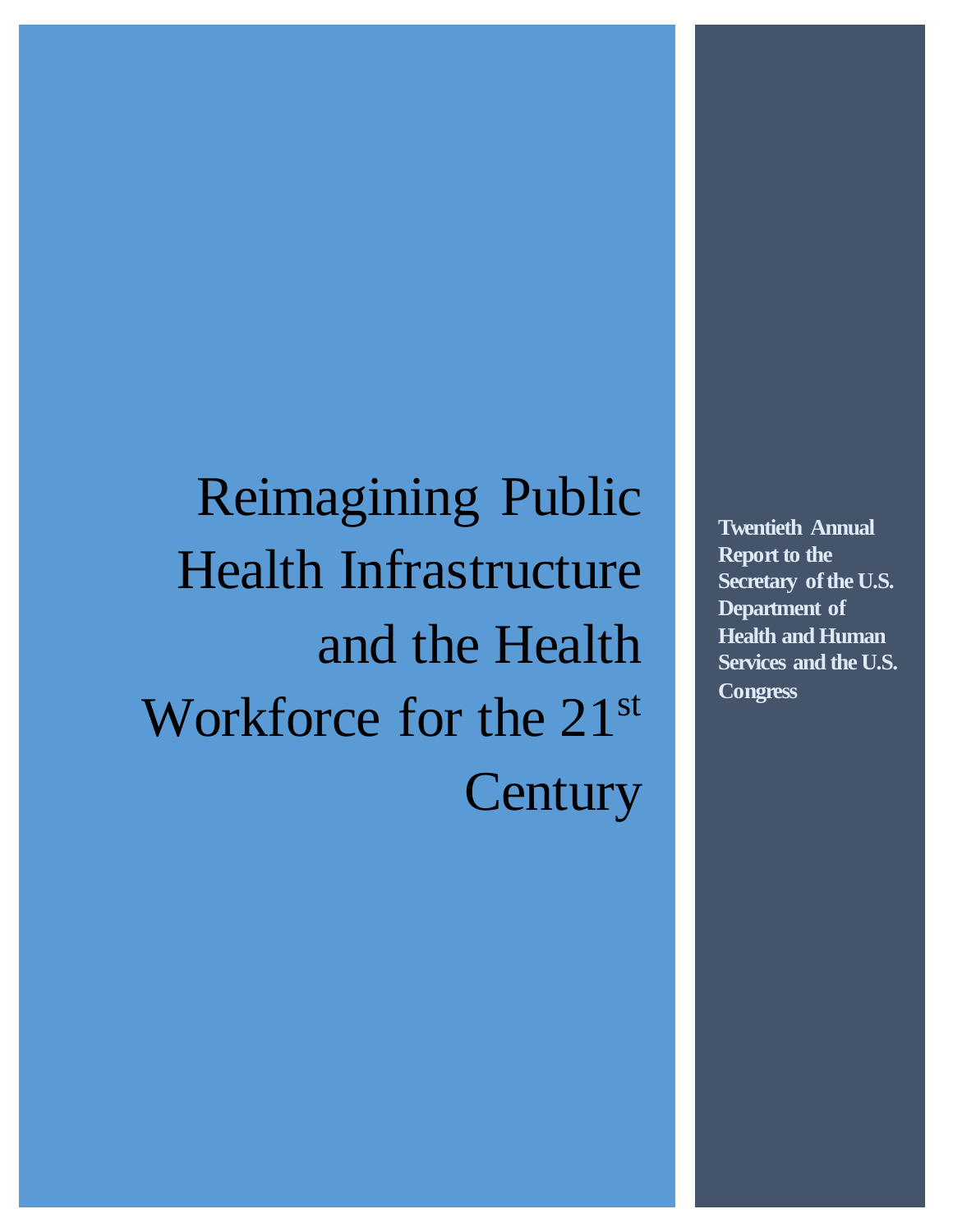**Advisory Committee on Interdisciplinary, Community-Based Linkages (ACICBL)**

**Reimagining Public Health Infrastructure and the Health Workforce for the 21st Century Twentieth Annual Report to the Secretary of the U.S. Department of Health and Human Services and the U.S. Congress**

**October 2021**





The views expressed in this report are solely those of the Advisory Committee on Interdisciplinary, Community-Based Linkages, and do not represent the perspectives of the Health Resources and Services Administration nor the United States Government.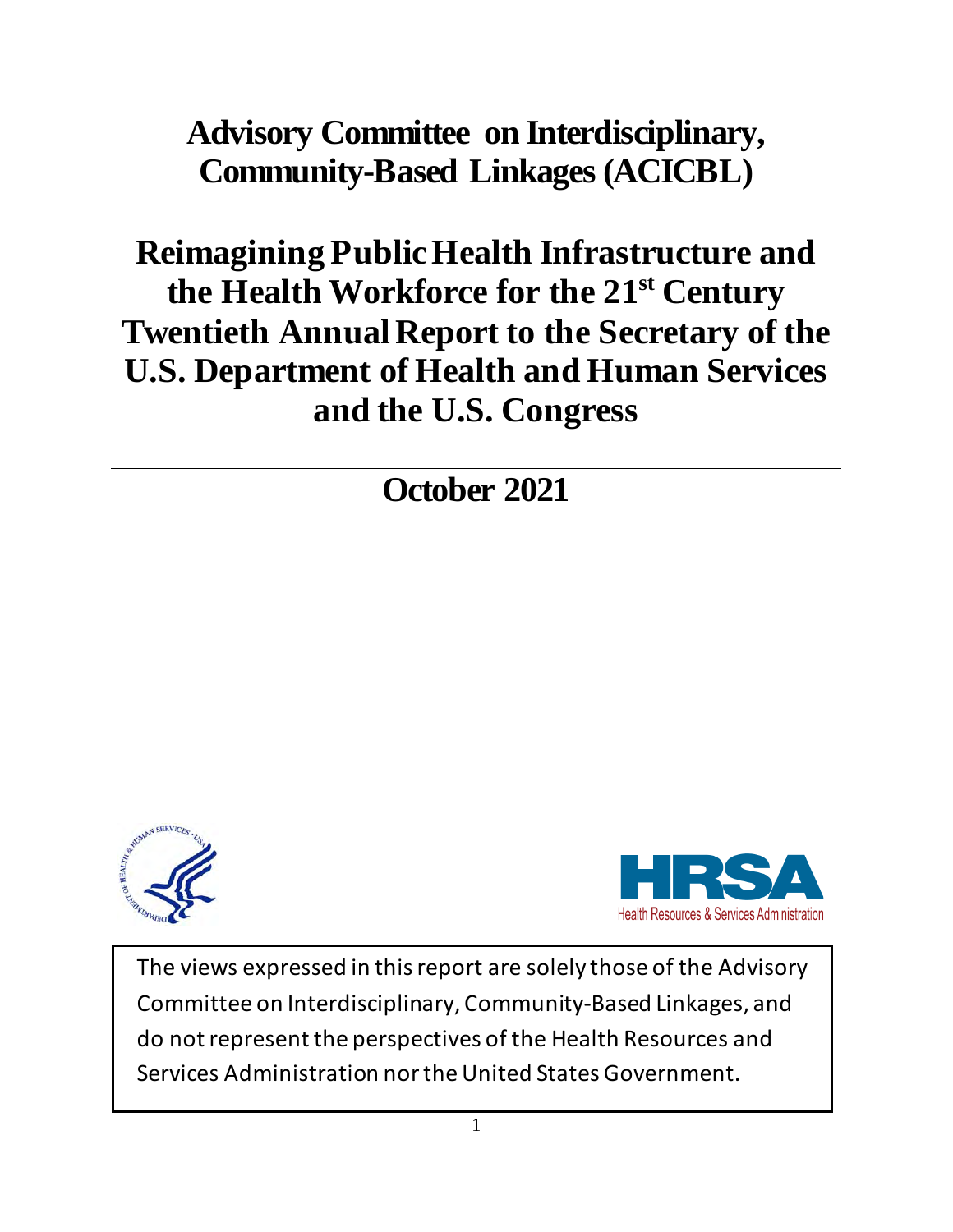# Contents

| Role of health workforce in public's trust in public health institutions 16 |  |
|-----------------------------------------------------------------------------|--|
|                                                                             |  |
|                                                                             |  |
|                                                                             |  |
|                                                                             |  |
| Need for Additional Interprofessional Training and Practice Opportunities19 |  |
| Need for Interprofessional Education and Practice Performance Measurement20 |  |
|                                                                             |  |
|                                                                             |  |
|                                                                             |  |
|                                                                             |  |
|                                                                             |  |
|                                                                             |  |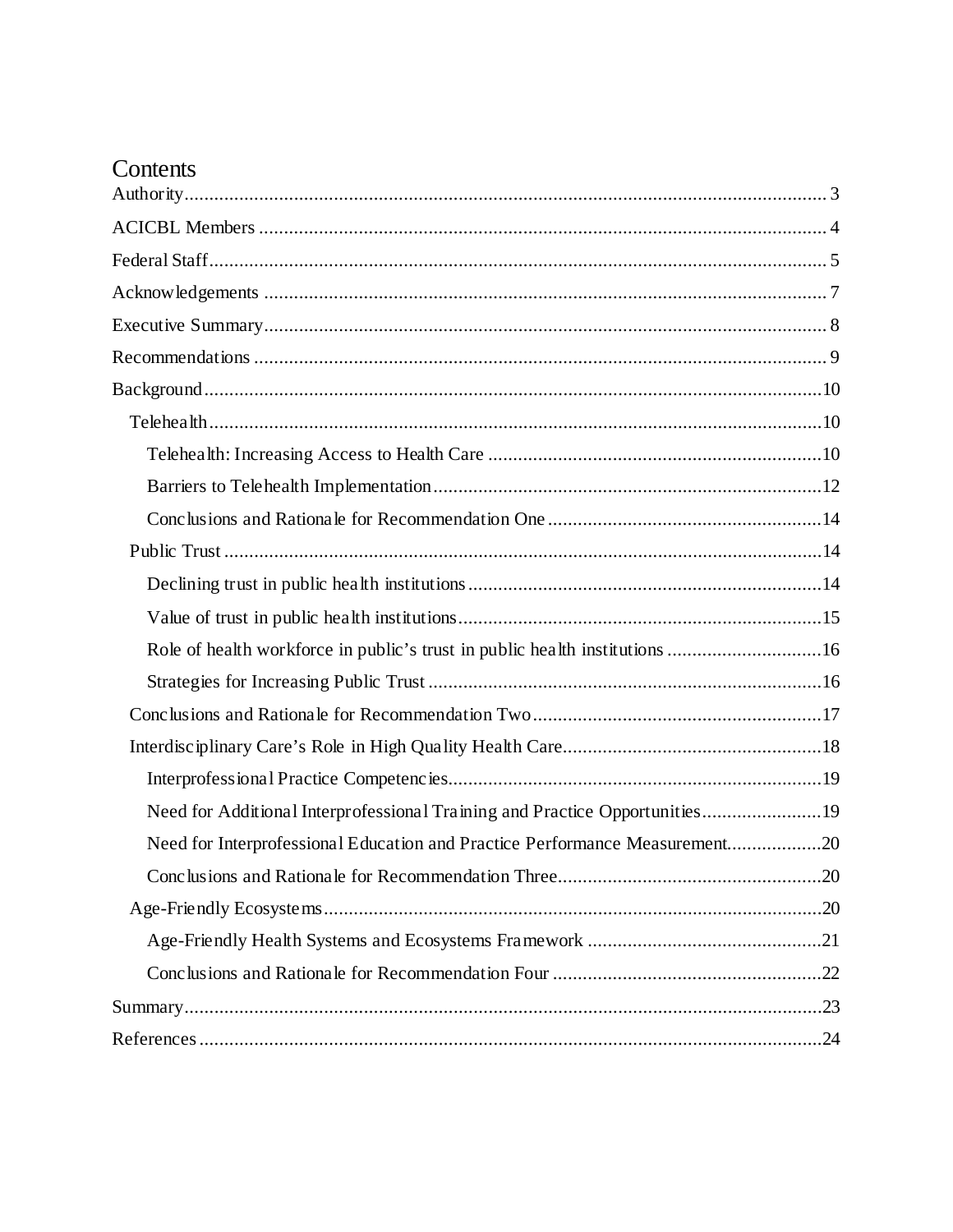# **Authority**

<span id="page-3-0"></span>The Advisory Committee on Interdisciplinary, Community-Based Linkages (ACICBL or Committee) provides advice and recommendations on policy and program development to the Secretary of Health and Human Services (Secretary) and the U.S. Congress concerning the activities under Title VII, Part D, of the Public Health Service Act as authorized by section 757 (42 U.S.C. 294f). The Committee is governed by provisions of the Federal Advisory Committee Act (FACA) of 1972 (5 U.S.C. Appendix 2), which sets forth standards for the formation and use of advisory committees.

Each year, the Committee selects a topic concerning a major issue within the healthcare delivery system that is relevant to the mission of the Health Resources and Services Administration's (HRSA) Bureau of Health Workforce (BHW) Title VII, Part D, Interdisciplinary Community-Based Linkages programs. After the Committee analyzes the selected topic, it develops and sends recommendations to the Secretary concerning policy and program development. In 2021, the Committee developed recommendations that support models and strategies for ensuring that public health infrastructure and the health workforce are prepared to address the needs of the 21st century.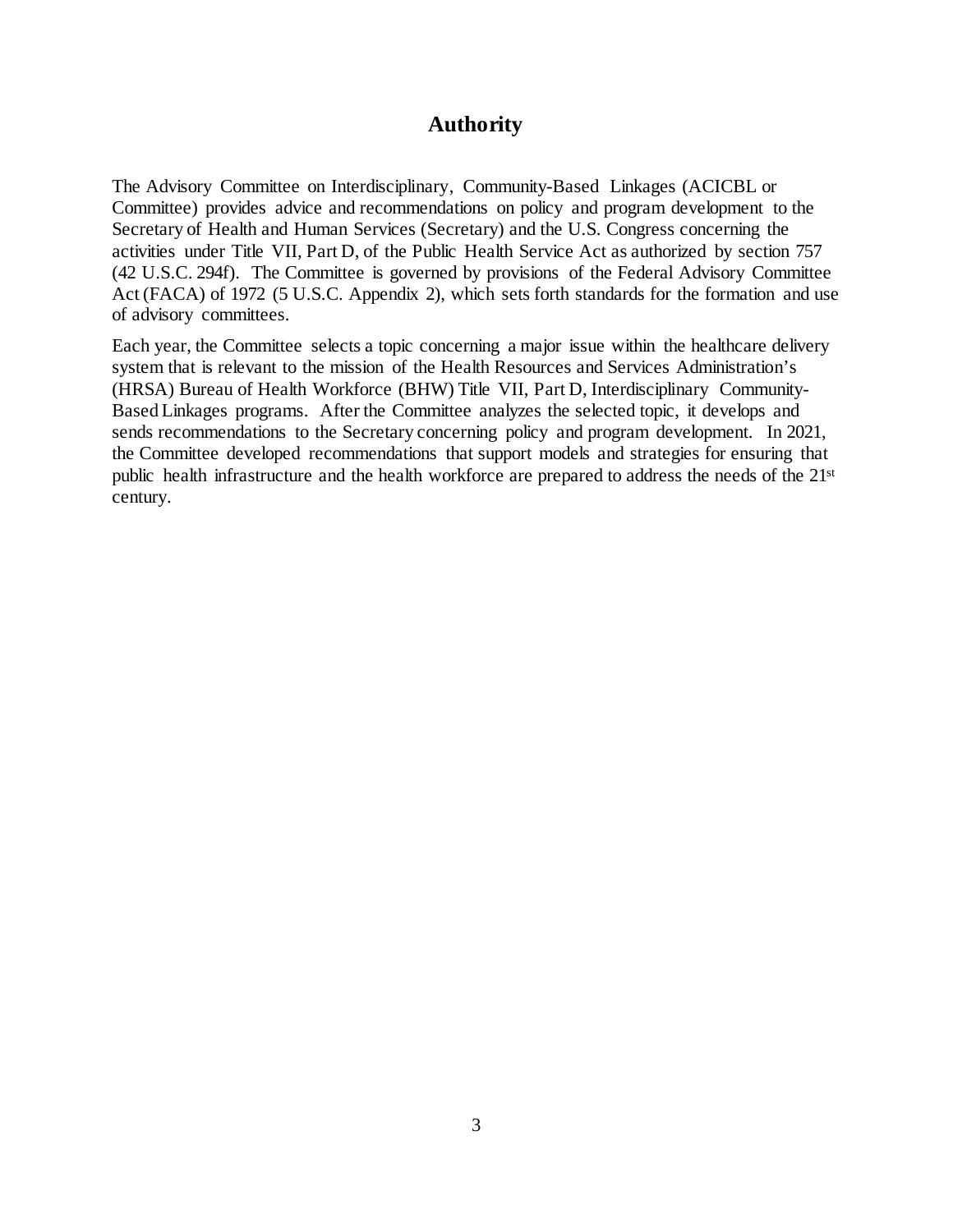# **ACICBL Members**

### <span id="page-4-0"></span>**Nicole Brandt, PharmD, MBA, BCGP, BCPP, FASCP**

*Chair* Executive Director, The Peter Lamy Center on Drug Therapy & Aging Professor, Pharmacy Practice & Science University of Maryland School of Pharmacy Baltimore, Maryland

#### **Sandra Pope, MSW**

*Vice Chair* Program Director and PI West Virginia Area Health Education Centers West Virginia University Charleston, West Virginia

#### **Geraldine Bednash, PhD, RN, FAAN** Professor College of Nursing and Health Sciences

University of Vermont Burlington, Vermont

#### **Katherine Erwin, DDS, MPA, MSCR**

Program Director, AHEC Program Office Georgia AHEC Statewide Network Morehouse School of Medicine Atlanta, Georgia

#### **Roxanne Fahrenwald, MD, FAAFP**

Senior Vice President Education Integration Montana Family Medicine Residency RiverStone Health Billings, Montana

### **Teri Kennedy, PhD, MSW, FGSA, FNAP**

Associate Dean Interprofessional Practice, Education, Policy, and Research (iPEPR) Ida Johnson Feaster Professorship in Interprofessional Practice and Education University of Kansas School of Nursing Professor, Department of Population Health / University of Kansas School of Medicine Co-Facilitator, Health Humanities and Arts Research Collaborative, The University of Kansas Medical Center Kansas City, Kansas

#### **Parinda Khatri, PhD**

Chief Clinical Officer Cherokee Health System Knoxville, Tennessee

#### **James Stevens**

Tribal and Rural Development Consultant Anchorage, Alaska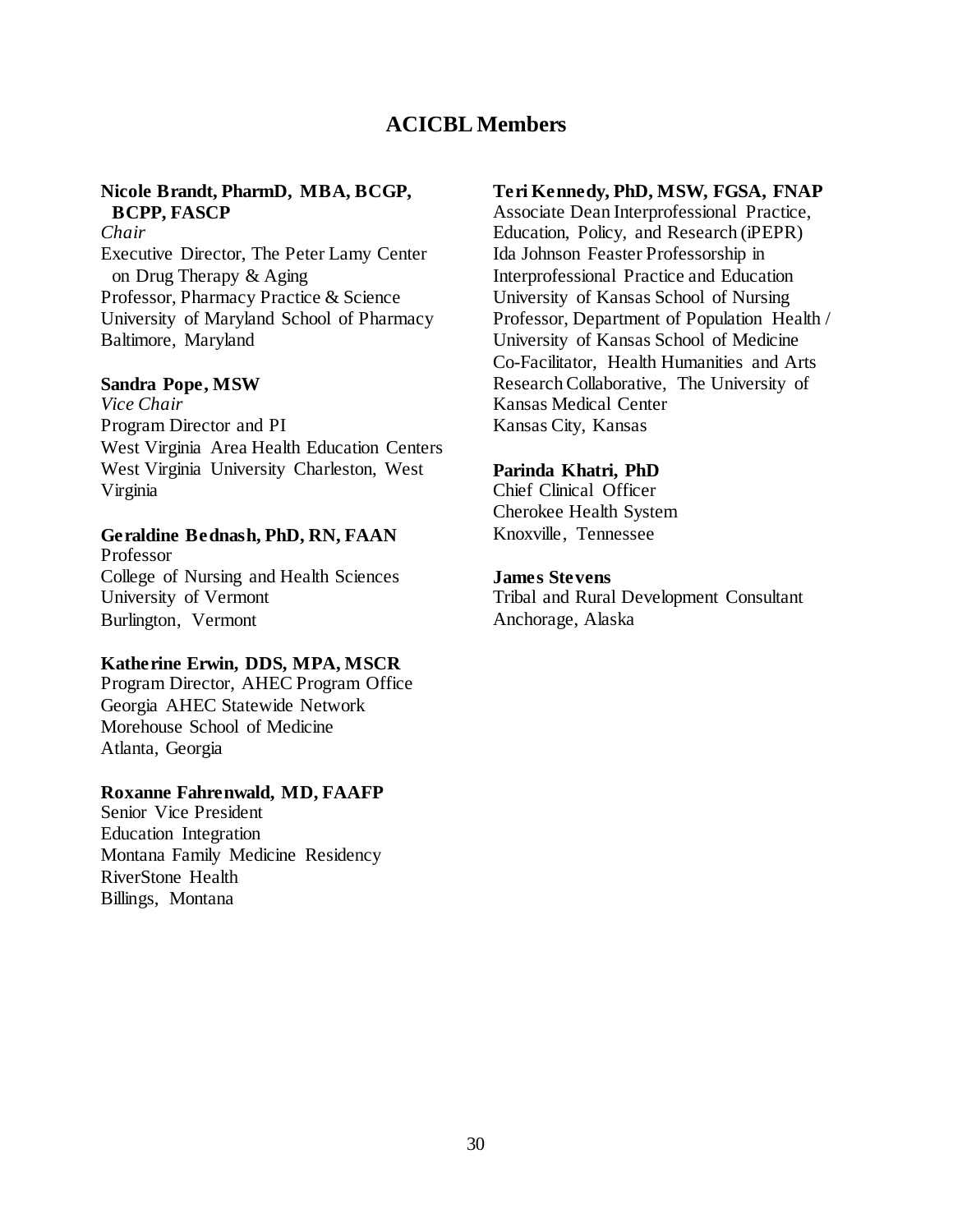# **Federal Staff**

### <span id="page-5-0"></span>**Shane Rogers**

Senior Advisor, Division of Medicine and Dentistry Designated Federal Official U.S. Department of Health and Human Services Health Resources and Services Administration Bureau of Health Workforce Rockville, Maryland

### **Joan Weiss, PhD, RN, CRNP, FAAN**

Deputy Director, Division of Medicine and Dentistry Subject Matter Expert, ACICBL U.S. Department of Health and Human Services Health Resources and Services Administration Bureau of Health Workforce Rockville, Maryland

**Robin H. Pugh Yi, PhD** Federal Contractor/Technical Writer Senior Research Associate and Project Director AFYA, Inc. Laurel, Maryland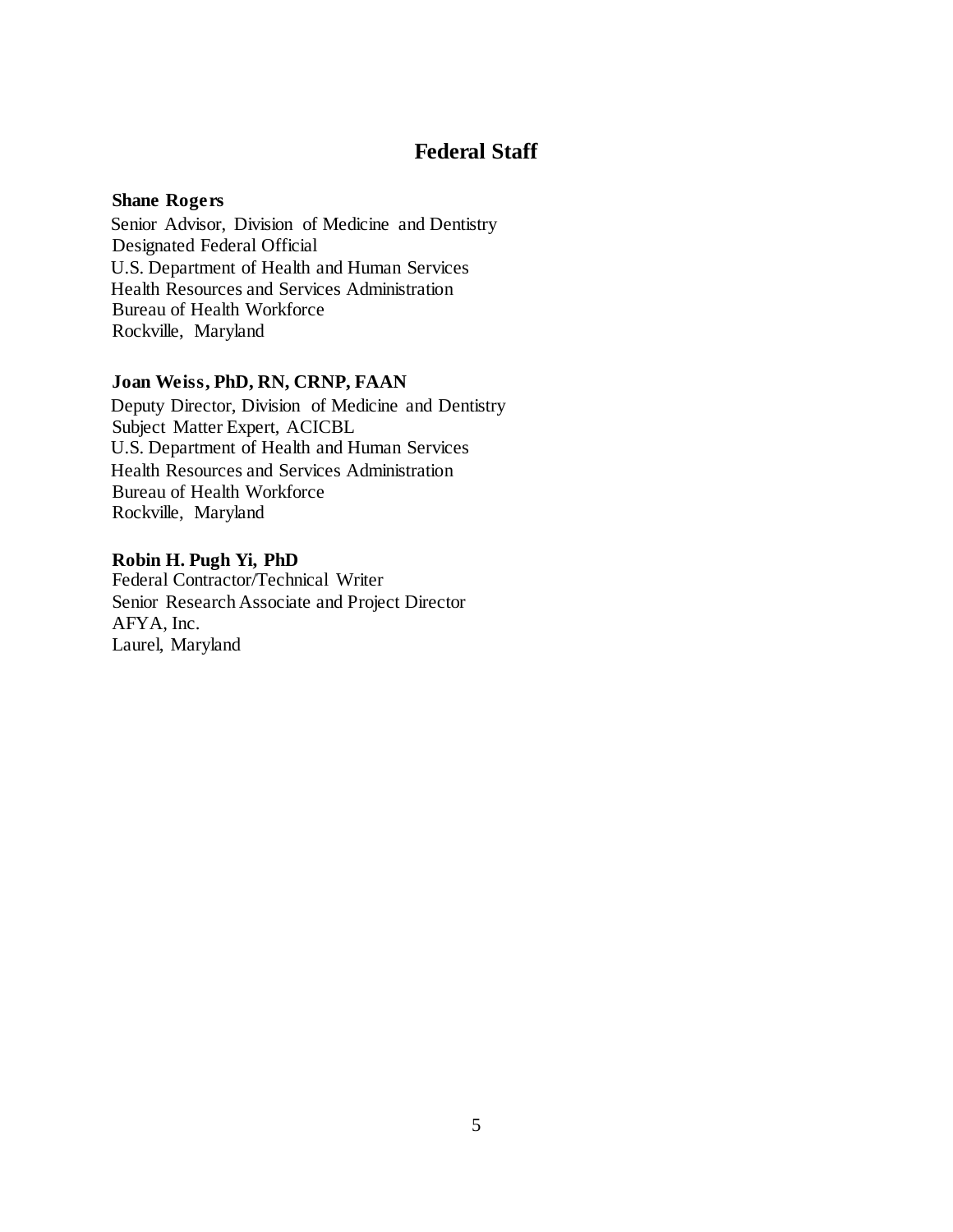# **Acknowledgements**

<span id="page-6-0"></span>The members of the Committee express appreciation to everyone who made presentations at Committee meetings for their time and expertise. Special thanks to: Christine Arenson, MD; Ninez Ponce, PhD; Christine Roleff, MS, BSN, RN-BC; and Brenda K. Zierler, PhD, RN, FAAN. Each of their presentations played a critical role in the preparation of this report. The Committee also extends their gratitude and appreciation to colleagues and fellow members who contributed to the writing of this report: Teri Kennedy, PhD, MSW, FGSA, FNAP; Parinda Khatri, PhD; Sandra Pope, MSW, and James Stevens.

Finally, this report has benefited from the capable assistance of staff from HRSA, Bureau of Health Workforce (BHW), Division of Medicine and Dentistry (DMD); Shane Rogers, Senior Advisor and Designated Federal Official; Dr. Joan Weiss, Deputy Director, and Robin H. Pugh Yi, PhD, Federal Contractor/Technical Writer. The Committee deeply appreciates the hard work and dedication of these individuals in producing this report. It was truly a team effort and look forward to the continued efforts to reimagine the way we provide care and services.

Sincerely,

*Nicole Brandt*

Nicole Brandt, PharmD, MBA, BCGP, BCPP, FASCP Chair, ACICBL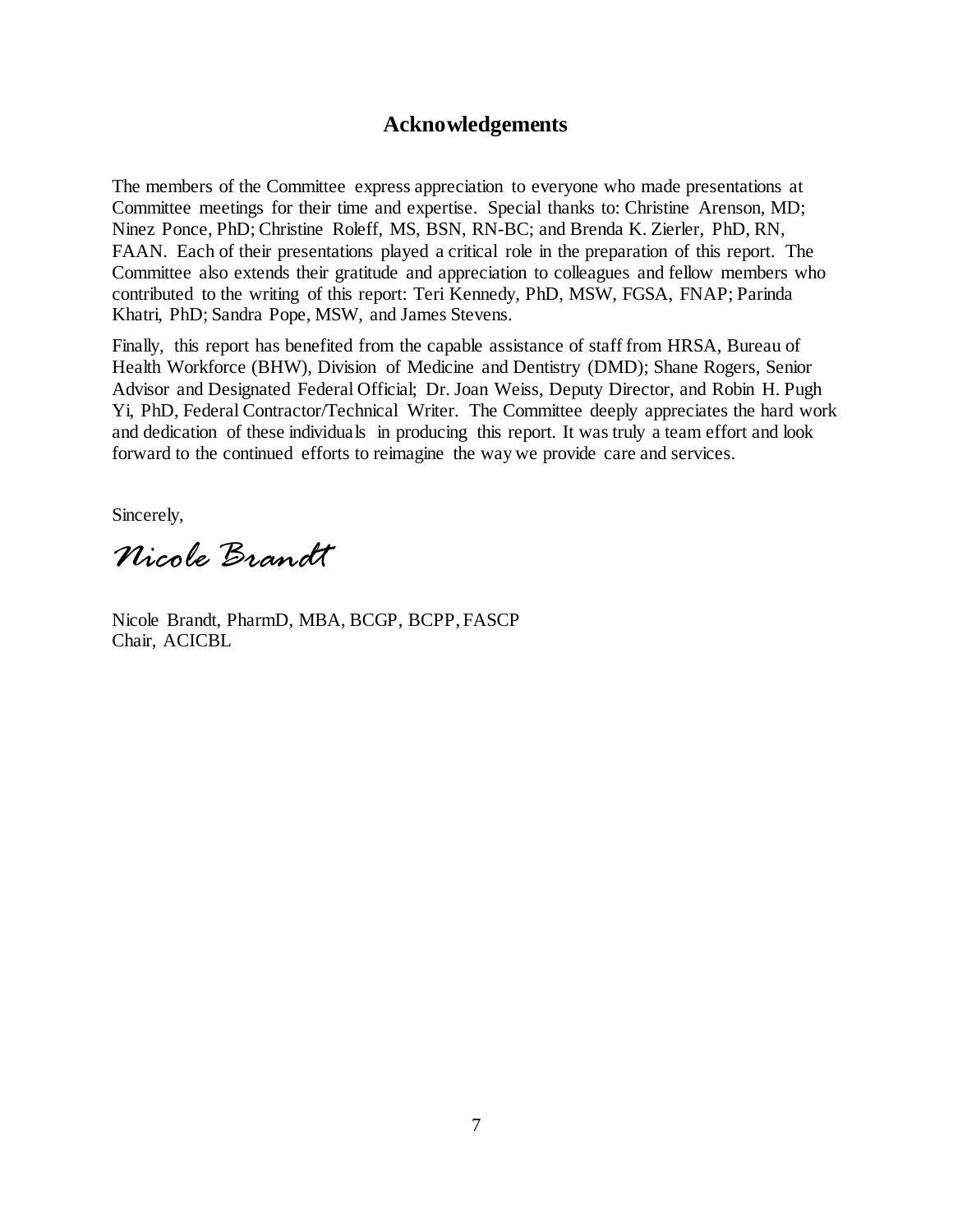# **Executive Summary**

<span id="page-7-0"></span>The United States currently is experiencing health disparities and inequities in health care access, which has eroded trust in public health messaging and practices. In the short-term, this presents challenges for successfully addressing the COVID-19 public health emergency. In the longterm, clinicians, researchers, public health advocates, and policy makers must consider how to rebuild public trust in scientific evidence, address health disparities, prepare for public health emergencies, and meet the needs of an aging population. Several evidence-based practices and strategies are available to support progress toward these goals and a reimagined health system that meets the Quintuple Aim for health care quality, defined as: 1) improved patient experience, 2) improved health outcomes, 3) lower health care costs, 4) higher satisfaction among health care providers, and 5) equity.

Telehealth can increase access to health care and facilitate interprofessional care<sup>[1](#page-7-2)</sup>. Collaborative efforts to enhance trust in public health efforts and practices can increase individuals' and communities' engagement and improve health outcomes. Interprofessional care that emphasizes equity, inclusion, and diversity can facilitate progress toward achieving all five core aspects of health care quality. Age-friendly health ecosystems apply evidence-based person-centered practices to address social determinants of health, improve environmental context, and improve individual and population health outcomes.

<span id="page-7-1"></span>The Committee recommends support for Title VII, Part D programs to educate and train the health workforce to utilize telehealth, evidence-based communications strategies, interprofessional practice, and principles of age-friendly health ecosystems. Training in these areas will support transforming public health infrastructure and systems, and progress toward implementing 21st century health systems that achieve the Quintuple Aim of Health Care Quality.

l

<span id="page-7-2"></span><sup>&</sup>lt;sup>1</sup> 1 In recent years, the term "interprofessional" has become widely used in place of "interdisciplinary," focusing on teamwork and collaborative practice in addition to the composition of the team.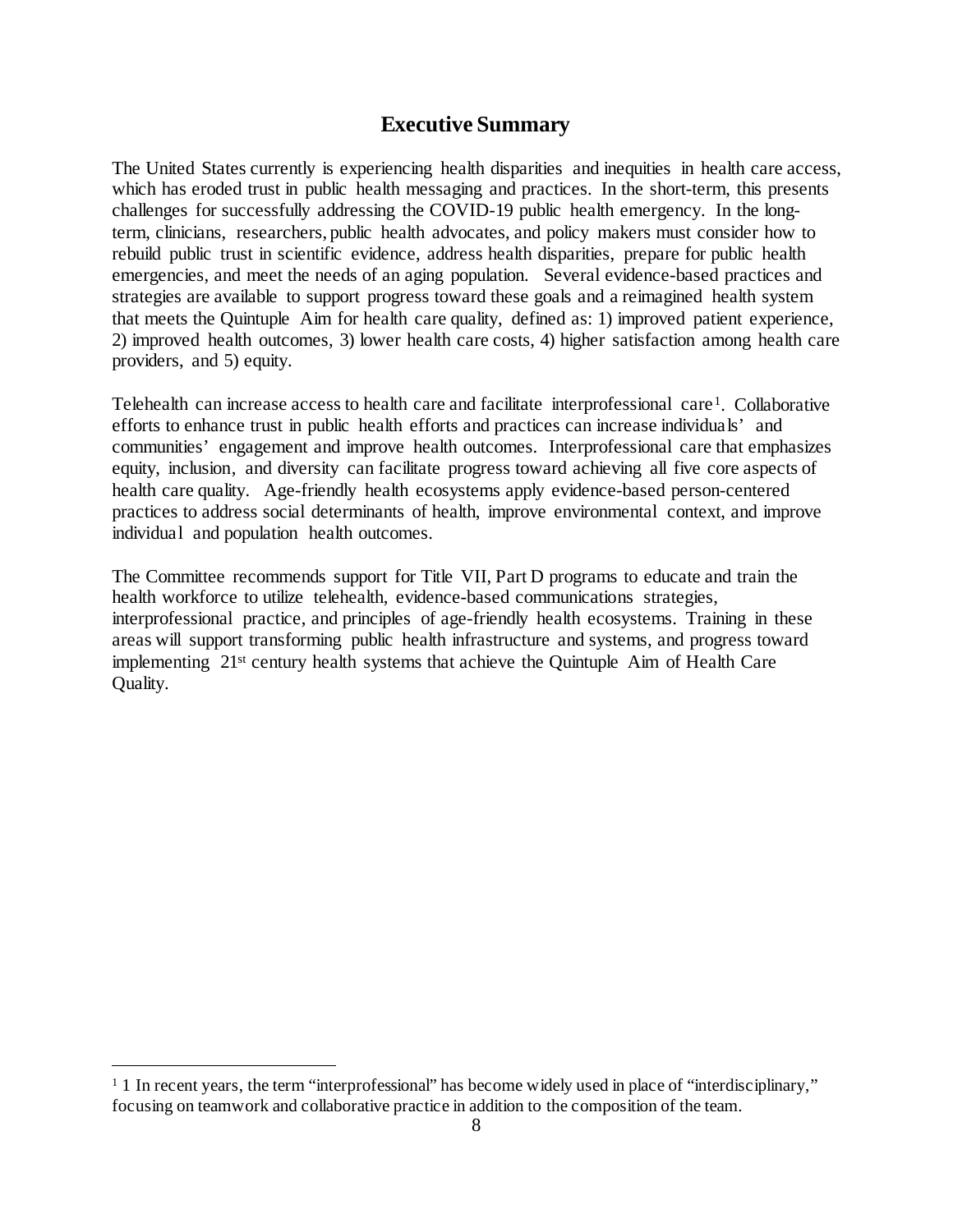# **Recommendations**

**Recommendation One:** Congress should increase funding to Title VII, Part D programs by 25 percent to support telehealth training to the health care workforce, to increase access to health care and community-based services for rural, underserved, vulnerable, and overlooked<sup>[2](#page-8-0)</sup> populations, through efforts to increase secure internet access, equipment purchases, increasing digital literacy, and virtual services pertaining to remote patient monitoring.

**Recommendation Two:** BHW should educate and train the health care workforce on ways to increase public trust around public health initiatives, to include vaccinations, and educate and train the health workforce on vaccine options and the impact of health disparities on public health, by partnering with communities to co-develop and deliver public health information and services to individuals who are rural, underserved, vulnerable, and overlooked populations.

**Recommendation Three:** BHW should educate and train the health workforce on core competencies identified by the Interprofessional Education Collaborative (IPEC) and performance measures identified by the Institute of Medicine (IOM) for interprofessional practice and education (IPE) that reflect the principles of diversity, equity, and inclusion and align with the Quintuple Aim.

**Recommendation Four:** BHW should require Title VII, Part D grant recipients to train and educate participants in the principles and practice of developing, implementing, and evaluating age-friendly ecosystems.

 $\overline{a}$ 

<span id="page-8-0"></span><sup>&</sup>lt;sup>2</sup> "Overlooked" refers to groups historically not included in research and clinical trials, due either to being unintentionally disregarded or intentionally ignored. Groups may be overlooked because addressing their needs is not profitable.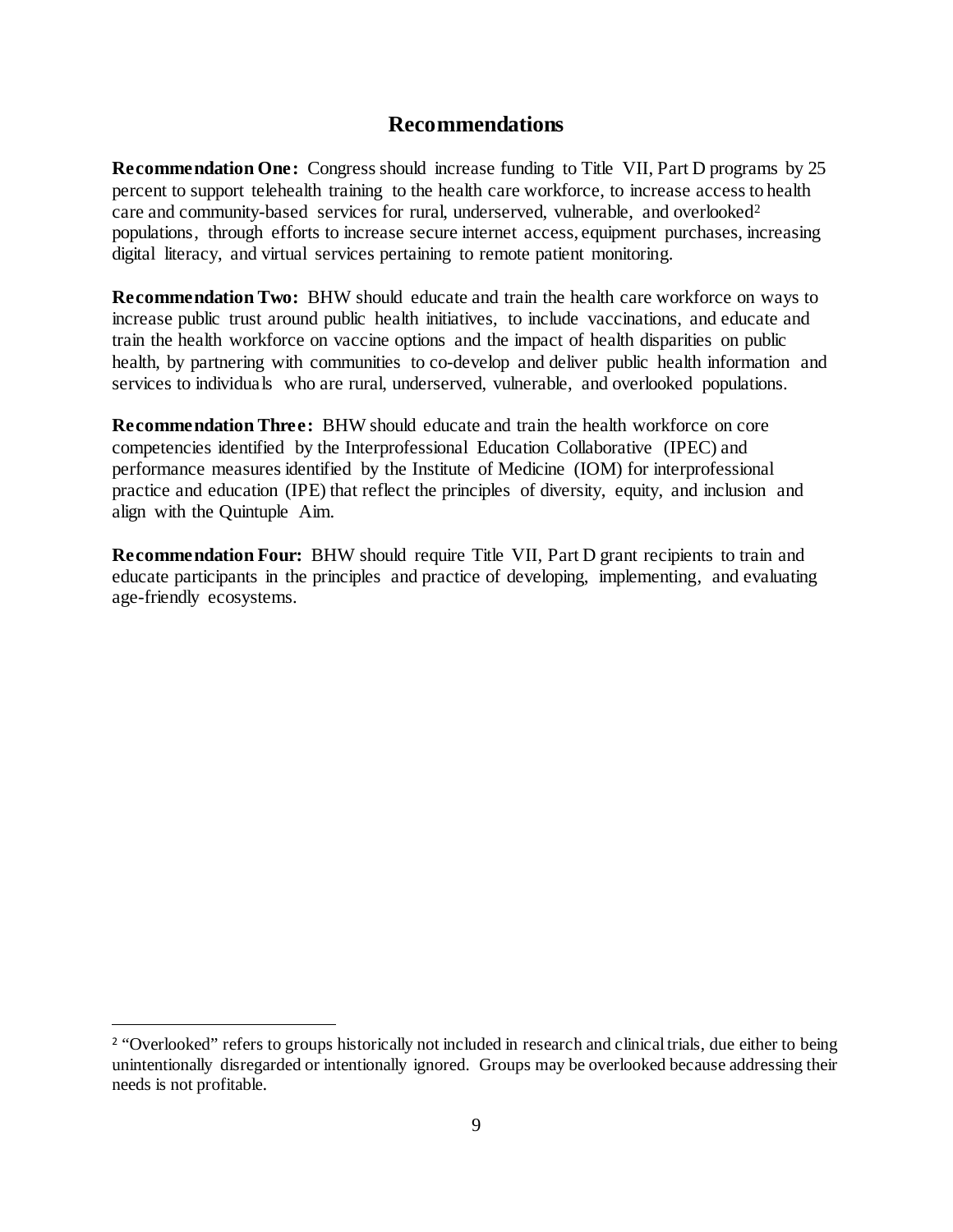# **Reimagining Public Health Infrastructure and Workforce for the 21st Century**

# **Background**

<span id="page-9-0"></span>Public health experts have identified a need for research and infrastructure to guide development of a robust public health system that delivers optimal services, including public health emergency prevention and response activities (Martin & Bekemeier, 2021). The Committee's recommendation focus on how to improve Title VII, Part D programs' capacity to support this goal. The following sections summarize evidence supporting the rationale for the Committee's current recommendations. The background sections describe the potential for telehealth to increase health care access for communities with the greatest need, the importance of increasing public trust in public health initiatives and information, the value of interprofessional practice and education, and the importance of implementing age-friendly ecosystem models for highquality health care delivery.

## **Telehealth**

<span id="page-9-1"></span>Telehealth is an essential component of public health infrastructure, which has been demonstrated to increase access to health care, facilitate interprofessional collaboration, and address disparities. Telehealth is a central component of the Centers for Disease Control and Prevention (CDC) framework for providing health care. During the COVID-19 public health emergency (PHE), telehealth allowed access to care in many cases when in-person clinical care would have posed serious health risks (CDC, 2020). Lessons learned during the PHE suggest it would be beneficial to make long-term changes in health care systems to expand and enhance telehealth.

#### **Telehealth: Increasing Access to Health Care**

<span id="page-9-2"></span>Multiple studies and demonstration projects have shown that telehealth increases access to health care by reducing necessity for travel and facilitating communication between providers and patients and among health care teams across long distances. Rural Healthy People 2020 cites multiple examples of telehealth increasing rural communities' access to a broad range of health care services including maternal health care, emergency medicine, psychotherapy, medication management, and tobacco use cessation (Bolin et al., 2015). The reduced transportation burden, timeliness, and convenience of telehealth also increase access to health care for urban patients (Altarum, 2017). Asynchronous telehealth supports sharing information between primary care providers and specialists, reducing the need for patients to visit specialists, and reducing risk of rehospitalization and death (Sokol, 2021).

Telehealth can support interprofessional team-based collaboration between providers who are in different locations. Examples include supporting both synchronous and asynchronous communication between supervising dentists and dental aid therapists serving patients in remote locations in Alaska (Glassman, 2016), supporting pharmacists in conducting remote medication reviews with patients and sharing results with primary care physicians (Taylor et al., 2018), and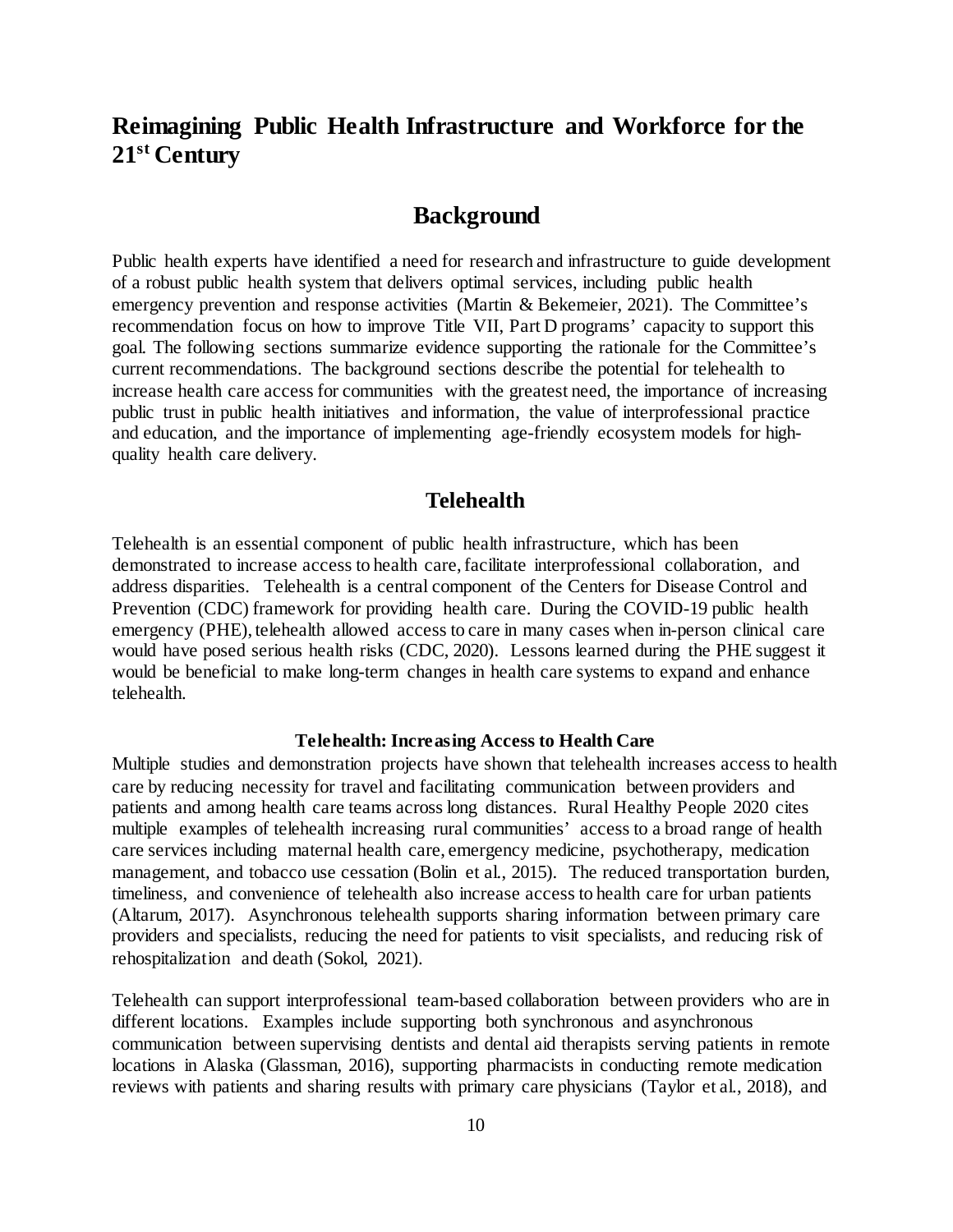training and support for community health workers who lead diabetes group visits (Vaughan et al., 2020). Johnson and Mahan (2020) describe the capacity for telehealth to facilitate interprofessional collaboration to address needs for medical, mental health, and social services. Telehealth facilitates access to multiple service providers from one secure location with internet access. The University of Kansas School of Nursing conducted a quality improvement project to apply interprofessional care to support children and their families during hospitalization and transition to home. Telehealth facilitated communication between inpatient and primary care providers, allowed providers insight into family home environments, and facilitated rapid response to patients' and families' questions (Scotten et al., 2015).

Figure 1. Project ECHO model for telementoring.



Source[: https://www.unmc.edu/publichealth/centers/cbbeid/Project\\_ECHO/index.html](https://www.unmc.edu/publichealth/centers/cbbeid/Project_ECHO/index.html)

Telehealth also supports telementoring. Project Extension for Community Health Outcomes (ECHO) is a telementoring model that allows specialists to teach community providers about a broad range of topics, including opioid addiction, HIV, mental illness, and cancer, resulting in increased capacity of primary care providers to deliver necessary services to their patients (Robert Wood Johnson Foundation, 2021). Figure 1 illustrates the Project ECHO model. Telemonitoring, or use of digital technology to transmit health data such as blood pressure or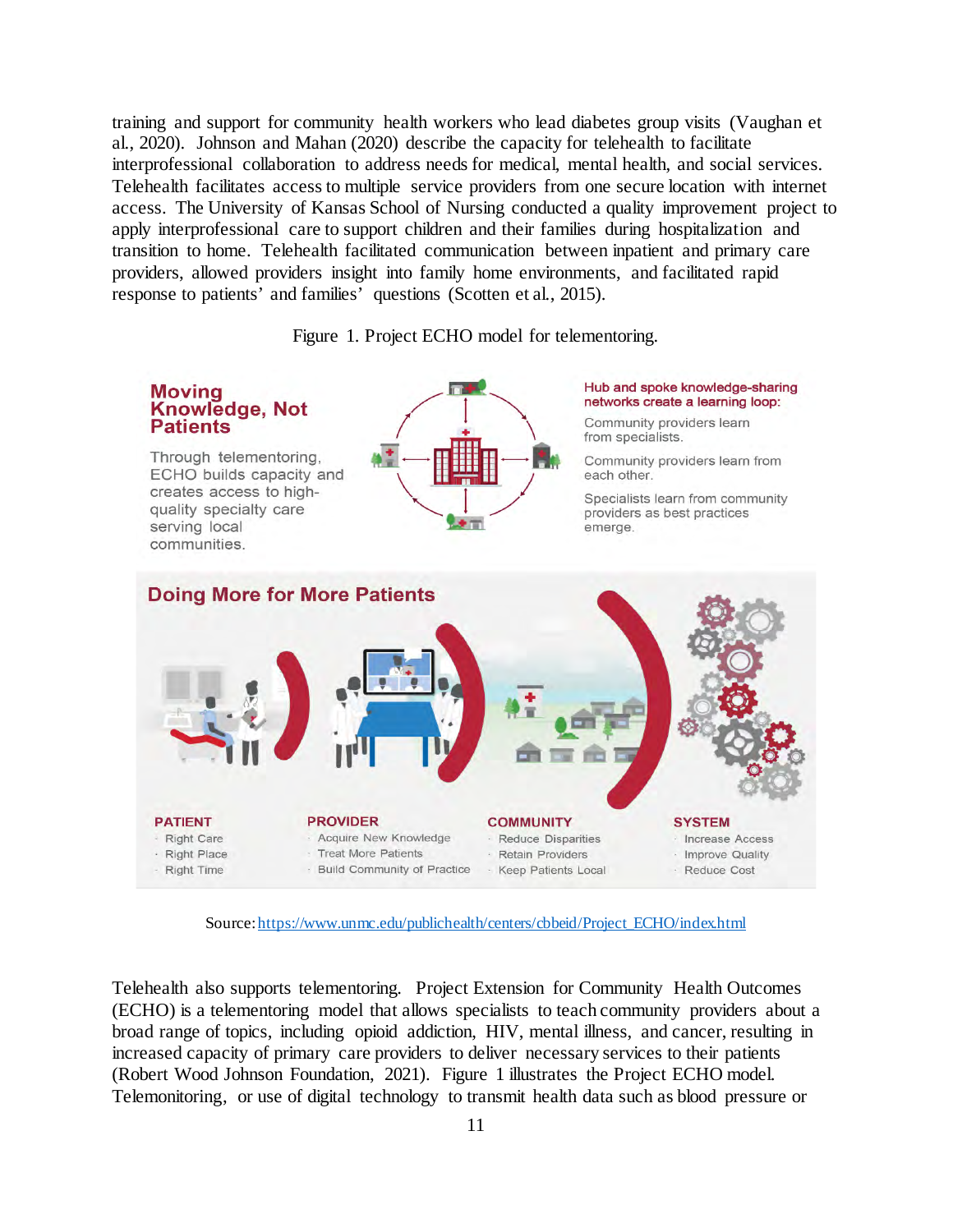blood glucose levels, is an effective strategy for managing chronic health conditions (McLean et al., 2013).

#### T*itle VII Part D Program Telehealth Use*

Title VII Part D programs and grant recipients- Area Health Education Centers (AHEC), Geriatrics Workforce Enhancement Program (GWEP), and Behavioral Health Workforce Education and Training (BHWET)- have utilized telehealth to support education and training efforts as well as clinical services to rural and underserved communities. North Carolina AHEC developed a telehealth toolkit to illustrate approaches to using telehealth for chronic care and wellness visits, (NC AHEC, 2020a), a checklist for high-risk patient management through telehealth (NC AHEC, 2020b), and a behavioral and mental health telehealth toolkit (NC AHEC, 2020c). Eastern AHEC offered webinar training in using telehealth to deliver mental health services during the COVID-19 pandemic (Eastern AHEC, 2020). Charlotte AHEC offered a webinar on effective telehealth for older adults (Burnight, 2021).

GWEP supports Circle of Friends, a project to assess and address loneliness and isolation among older adults, which uses video conferences and phone calls to provide support (Berg-Weger& Morley, 2020). GWEP also supports a University of Hawaii project that developed a simulation that successfully supported collaboration between medical, nursing, and pharmacy students working from distant sites (Wen et al., 2021). University of Southern California GWEP offers virtual geriatric assessments during the COVID-19 PHE (USC GWEP, 2021).

The University of Memphis received BHWET funding to support Interprofessional Teams Grounded in Apprenticeships, Telehealth, and Evidence (INTEGRATE), which offers interprofessional behavioral health practicums and internships (University of Memphis Media Room, 2021). Augusta University applies BHWET funding to train behavioral health graduate students to apply telemedicine (Carney, 2018). While telehealth's potential to increase access to health care has been demonstrated and supported by Title VII, Part D programs, there are barriers to telehealth implementation and access that currently prevent it from reaching its full potential.

#### **Barriers to Telehealth Implementation**

<span id="page-11-0"></span>Barriers to telehealth implementation include lack of provider training, low digital literacy among patients, and lack of affordable, accessible broadband internet services.

#### *Need for Provider Training in Telehealth*

Telehealth implementation requires providers who know how to use it. In 2016, the American Medical Association (AMA) called for more formalized training in telehealth, with a press release stating, "The vast majority of medical students are not being taught how to use technologies such as telemedicine or electronic health records during medical school and residency. As innovation in care delivery and technology continue to transform healthcare, we must ensure that our current and future physicians have the tools and resources they need to provide the best possible care for their patients" (AMA, 2016, para. 2). While telehealth utilization increased dramatically during the COVID-19 public health emergency, need for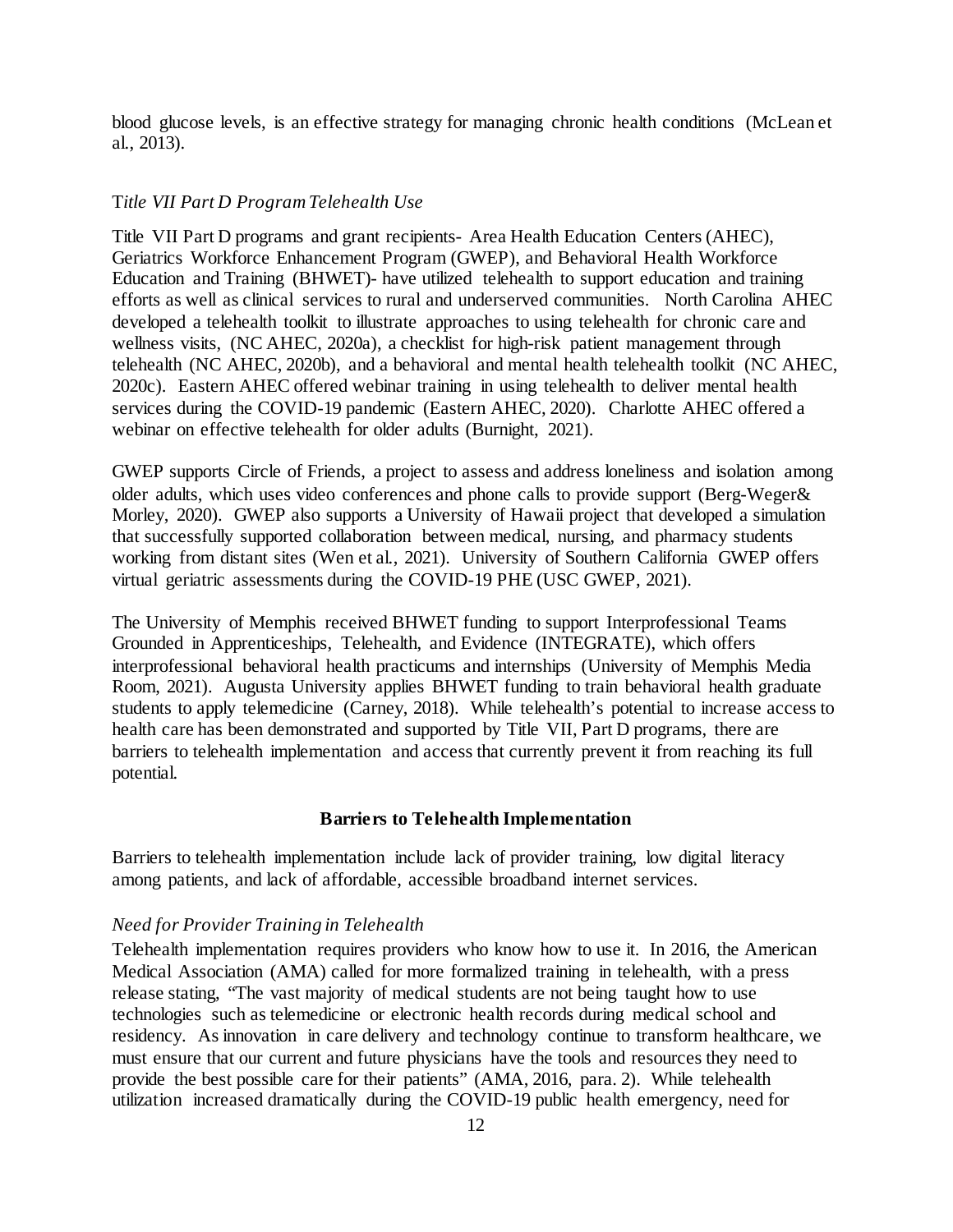training persists. The Reimagine New York Commission conducted a needs assessment that indicated many providers want more training, guidelines, and information about best practices in telehealth (Wicklund, 2021). The Arkansas Technology Training and Rural Assistance Center for Telehealth (ATTRACT) was initiated in response to providers' requests for more training in telehealth development and implementation (Boulden, 2020).

Clinical evaluation and care, and ethical considerations vary between professions, and training in applying telehealth to these areas should reflect this. For example, van Houwelingen et al. (2016) identified using telehealth for triage as a core telehealth competency for nursing. Glueckauf et al. (2018) describe a consensus-based framework for telebehavioral health competencies that include techniques that maximize a therapeutic atmosphere and professional boundaries in social media. The American Association of Medical Colleges (AAMC) identifies patient safety assessment as a core telehealth competency (AAMC, 2021). Telehealth training strategies should support tailoring for the competencies required by each health profession.

#### *Low Digital Literacy*

Low digital literacy is a barrier to telehealth utilization. An estimated 16 percent of people in the U.S. aged 16-65 years old lack basic skills in using digital technology (Mamedova, Pawlowski & Hudson, 2018). Low digital literacy is associated with computer anxiety and other barriers to use (Lepore et al., 2019). Some studies have demonstrated the effectiveness of socioculturally tailored telehealth resources to increase users' confidence and competence in using digital technology. Examples include the Fostering African-American Improvement in Total Health (FAITH!) mHealth application to improve cardiovascular health, and Peer-and Technology-Supported Self-Management Training app to support patients 60 years and older in managing mental and chronic health conditions. Developers of both products collaborated with community members throughout product development in order to ensure resources were user-centered and usable. Researchers suggest this should be a central component of work to increase digital literacy (Brewer et al., 2020).

#### *Need for Reliable and Affordable Telehealth*

Disparities in telehealth access can exacerbate racial, ethnic, and socioeconomic disparities in health outcomes. Patients' lack of access to broadband at home is a current major issue. In summarizing research on barriers to telehealth, Altarum Institute (2017) concluded, "The main barrier to telemedicine is access to reliable broadband or satellite since live video (synchronous) requires high-speed, high-quality connections on all devices (para.5)." The Federal Communications Commission identified lack of broadband access as a major problem for rural residents, nearly one-third of whom do not have access to broadband internet in their homes. Reasons for lack of access include internet providers refusing coverage due to high costs of serving few customers, and customers' inability to pay providers' fees. Therefore, people most in need of telehealth have the most difficulty accessing it (Roleff, 2021).

In an analysis of medical chart notes on nearly 8,000 clinical encounters, Pierce and Stevermeyer (2020) found that Black patients, patients without private insurance, and rural patients were less likely to have used telehealth. In an analysis of policies relevant to telehealth access, Ortega et al. (2020) argue that policy solutions are necessary to ensure telehealth access disparities do not increase, which would lead to worsening health disparities. The authors conclude that increased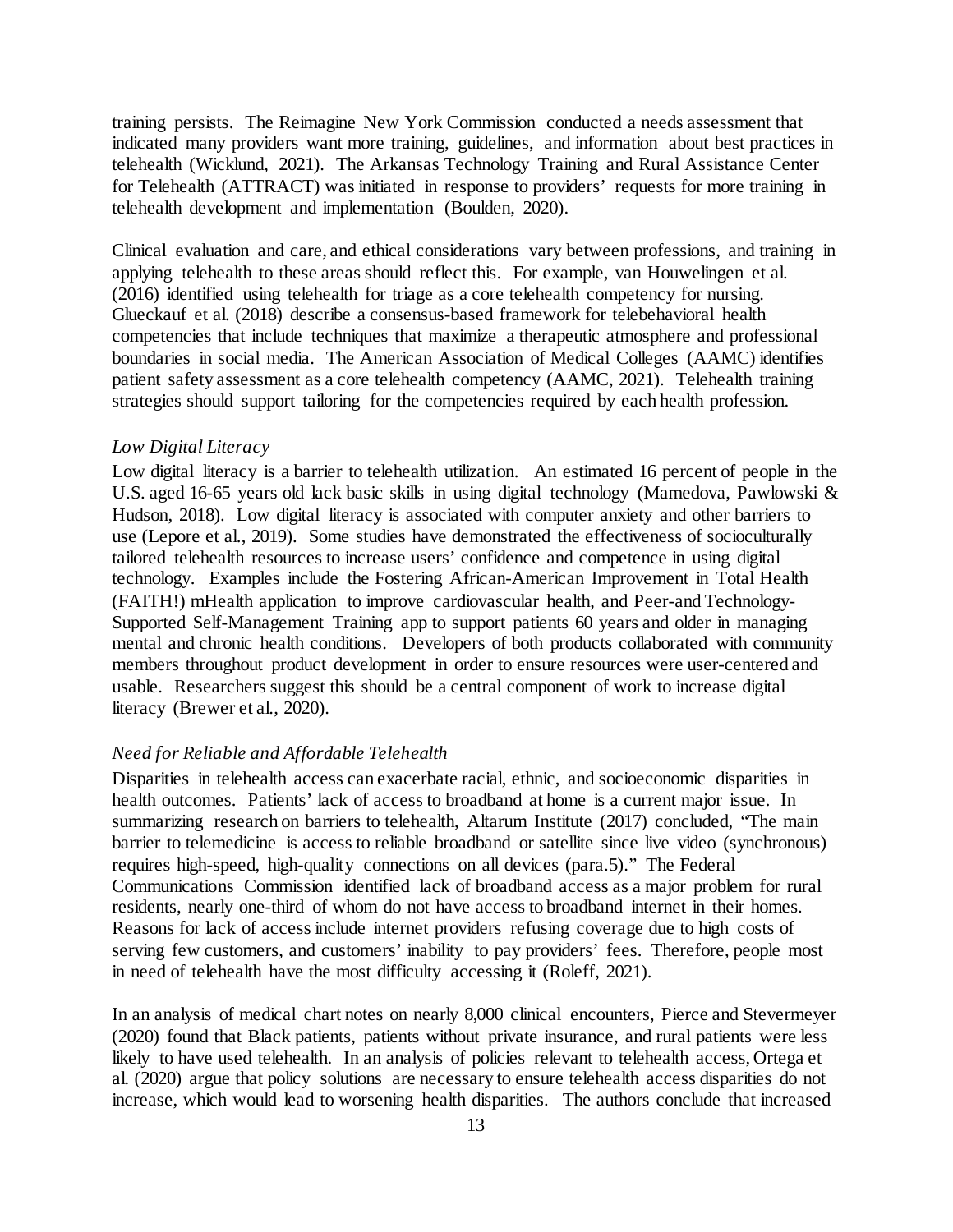access requires change implemented by health care systems and government agencies. Leath et al. (2018) describe a model for a telehealth ecosystem developed collaboratively by a social science research organization, community foundation, and open access telecommunications provider. The model aims to deliver affordable, accessible health and social services delivery. Model implementation includes health asset mapping, needs assessment, and development of a cross-sector provider network. An open access telehealth system supports health promotion, collaboration, performance monitoring, and dissemination of information about best practices. The authors emphasize the importance of access to affordable internet service for implementation.

#### **Conclusions and Rationale for Recommendation One**

<span id="page-13-0"></span>Telehealth has become an essential component of public health infrastructure. Its benefits include reducing burden associated with travel, facilitating communication between patients and care providers, facilitating collaboration between care providers, and supporting telemonitoring. However, there are several barriers to telehealth implementation and utilization. Providers have expressed a need for more training in telehealth implementation. Low digital literacy among patients is a barrier to telehealth use. Lack of access to reliable and affordable broadband services is a critical barrier to telehealth achieving its full potential to increase access to health care. Title VII, Part D programs have demonstrated capacity to use telehealth to increase access to health care among populations with highest need. Additional investment in training the health workforce to use telehealth and to support patients in increasing digital literacy, as well as investment in equipment and ensuring internet access will help to overcome these barriers and increase access to the benefits telehealth offers.

## **Public Trust**

<span id="page-13-1"></span>Public trust in public health initiatives is essential for these initiatives to succeed. Currently, COVID-19 vaccination is an urgent public health goal, while public trust in public health is declining. It is urgent to develop effective approaches to regain public trust in order to resolve the COVID-19 PHE and successfully implement future initiatives to prevent and manage PHEs and promote good public health.

#### **Declining trust in public health institutions**

<span id="page-13-2"></span>According to the 2020 Kaiser Family Foundation Health Tracking Poll, the American public's trust in public health information sources declined between April and September 2020. Specific concerns included distrust of the vaccine safety testing process and of some individuals who delivered broadly disseminated public health messages. Results of the 2021 Emergency Communication and Public Safety Trust Survey indicate low public trust in COVID-19 vaccine distribution efforts, with only 37 percent of respondents expressing confidence. While 77 percent of respondents indicated trust in information disseminated by local officials, researchers expressed concern that more than one in five respondents did not report trusting this information during a global pandemic (Hamel et al., 2020). Prior to the COVID-19 pandemic, decreased public trust in public health messaging and interventions such as vaccines, was already a concern. Researchers at the Pew Research Center (Funk, Kennedy & Hefferon, 2017) analyzed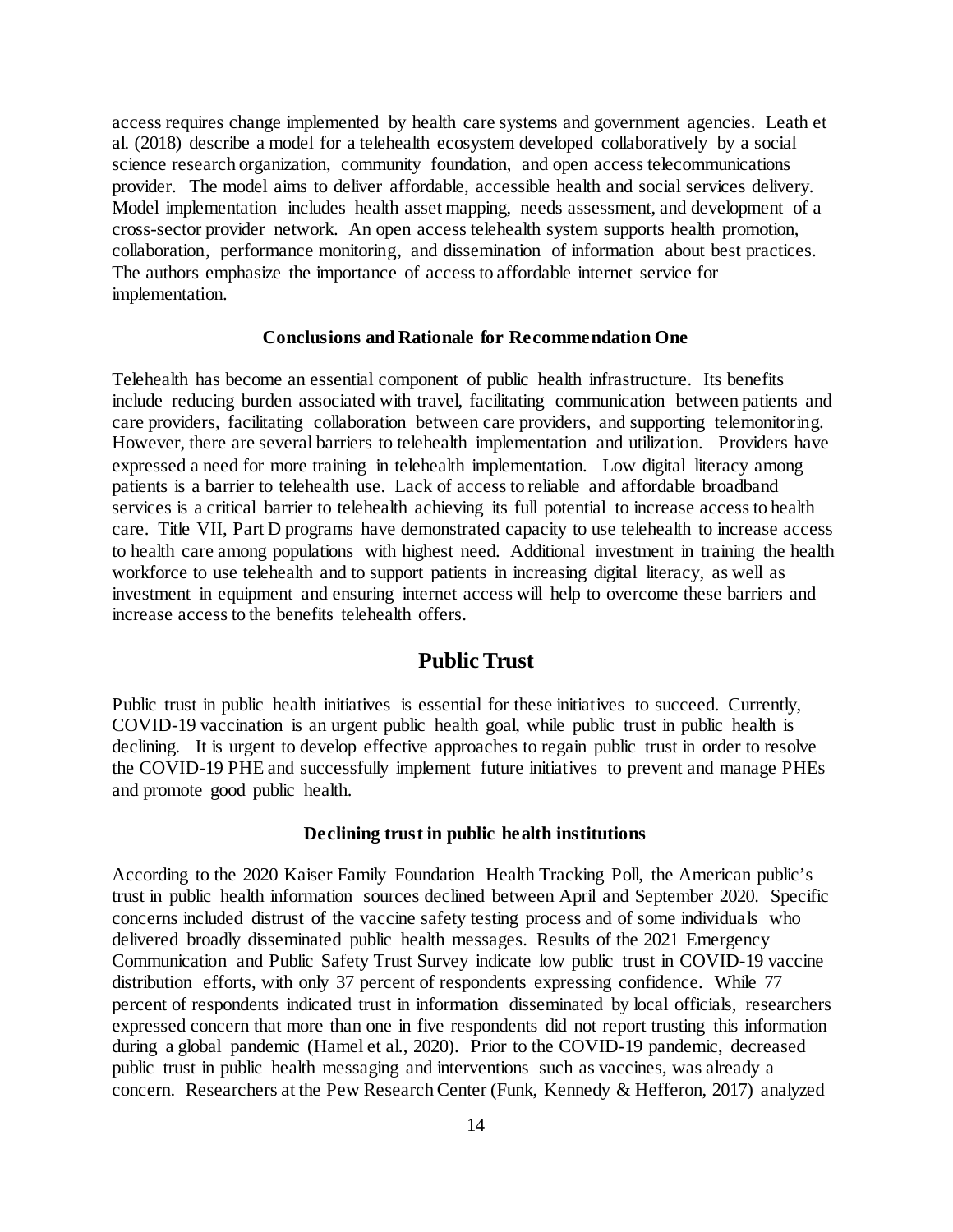American Trends Panel survey data related to trust in vaccines. Results showed that 88 percent of Americans believed that the benefits of vaccines outweigh the risks. However, trust was lower among some groups than others, with African Americans and younger adults being more concerned about vaccine risks than other groups. Only 55 percent of participants expressed trust in medical scientists. The authors noted that medical scientists were one of the most trusted information sources, with more than 80 percent of respondents placing low confidence in the media and elected officials. More understanding of science was associated with higher trust in scientists. Figure 2 summarizes U.S. adults' intentions regarding the COVID-19 vaccine by race/ethnicity.



Figure 2. U.S. adults' intentions regarding COVID-19 vaccine by race/ethnicity.

#### **Value of trust in public health institutions**

<span id="page-14-0"></span>Public trust is critical for the success of public health initiatives and efforts. Bargain and Aminjonov (2020) summarized studies of public trust in government and government responses to the COVID-19 PHE. Analyses showed that trust was related to support for public policies, a sense of cohesion, and adherence to public health guidelines. In an assessment of the effects of public officials' adherence to public health guidelines on adherence among the general public, Fancourt, Steptoe & Wright (2020) found that public confidence in guidelines is linked to officials' adherence. The authors noted the importance of public trust in the government's ability to handle the pandemic. Public trust will remain important after the current PHE has resolved. It is also important to increase trust in other vaccines and in other evidence-based clinical and public health services and initiatives.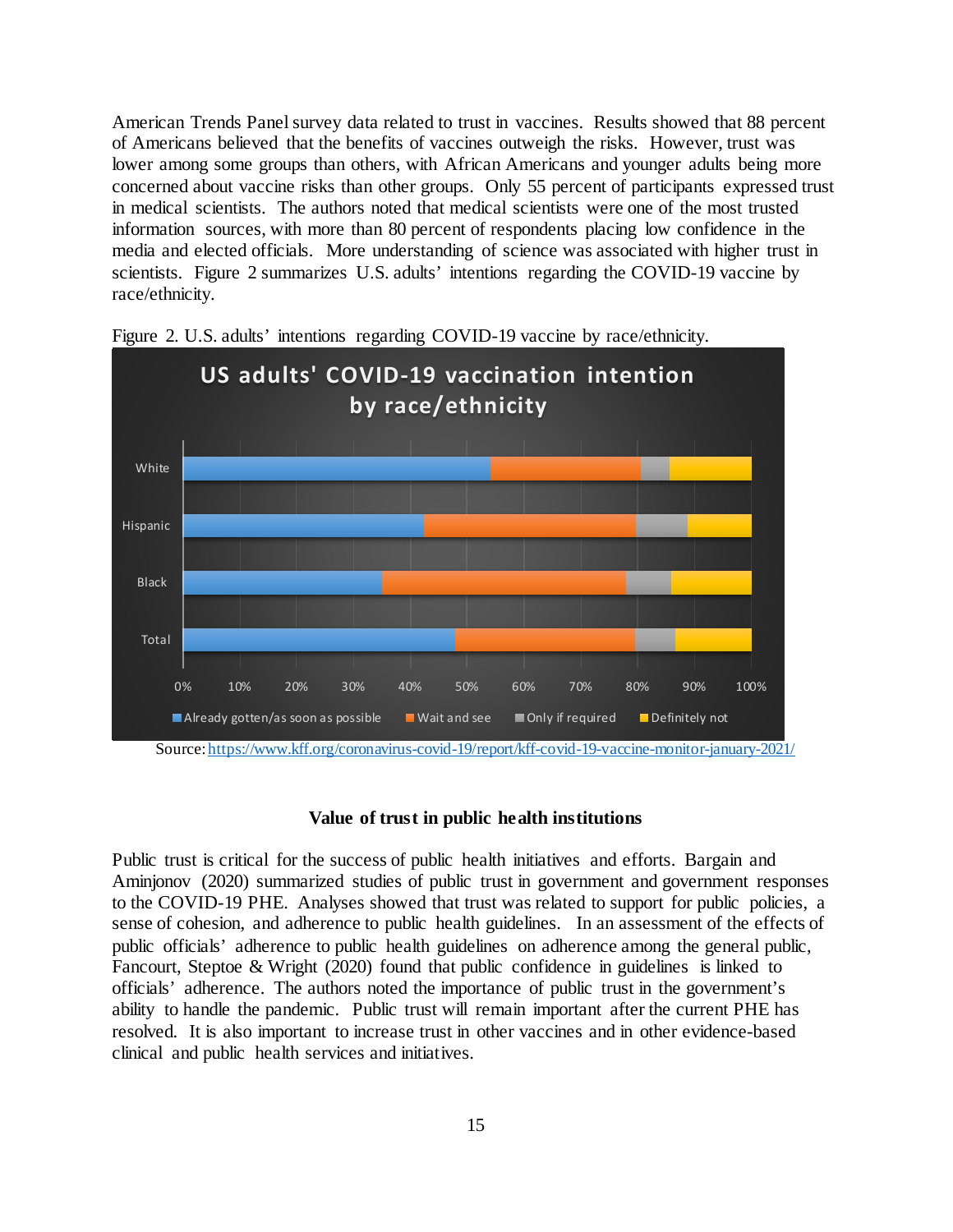#### **Role of health workforce in public's trust in public health institutions**

<span id="page-15-0"></span>Research suggests the health workforce can play an important role in restoring public faith in public health institutions. In analyzing consumer panel input on factors that influence patients' care choice, Koch-Weser et al. (2019) found that doctors were one of the most trusted sources of information, while government websites were one of the least trusted sources. Duke et al. (2017) collected survey data from a nationally representative survey of more than 4,000 consumers to find that a patient's relationship with a doctor is related to trust in medical advice. The authors also found that patients who feel a doctor respects them are more likely to trust and adhere to that doctor's advice. Training the health workforce in approaches for building patients' trust is an important strategy for rebuilding public trust in public health messages and initiatives. Several evidence-based strategies are available.

#### **Strategies for Increasing Public Trust**

<span id="page-15-1"></span>Strategies for increasing public trust in public health institutions include applying evidencebased health communications principles, collaborating with partners in arts and humanities to develop culturally appropriate materials, engaging celebrities to leverage their influence, and collaborating with community-based organizations to develop messages that resonate with priority audiences.

#### *Applying Health Communications Principles*

The CDC's Field Epidemiology Manual (Tumpey, Daigle & Nowak, 2018) emphasizes the importance of communication and relationship when addressing public health emergencies and conducting investigations. The authors state that communication that conveys empathy, honesty, commitment, and competence is critical for effectively addressing public health emergencies and conducting inquiries. Health communications expert K. Vish Viswanath emphasizes the importance of credible, effective health communications to counter the misinformation circulated during the COVID-19 pandemic. He recommends tailoring messages to address audience's values and concerns, discussing uncertainty and risk clearly, making evidence-based recommendations, and strategically countering misinformation (Igoe, 2020).

#### *Partners with Health Communications Expertise*

Health communications experts are valuable partners for developing public health messaging. They offer expertise in evidence-based principles for conveying information effectively. Health communications experts can provide guidance in the best approach for message framing, tailoring messages for priority audiences, developing persuasive messaging, applying theories of behavioral change in messaging, formative research methods, effective dissemination strategies, and message evaluation (Parvanta et al., 2011). Several studies have demonstrated the value of applying communications expertise to public health messaging. Luntz (2020) conducted a poll to identify which language will be most likely to increase vaccine confidence among Americans who are currently less likely to get vaccinated. Effective mass media campaigns to prevent smoking among youth are grounded in communications theory and formative research. A systematic review of mass media public health campaigns found that grounding in communications theory and formative research are associated with effectiveness. Message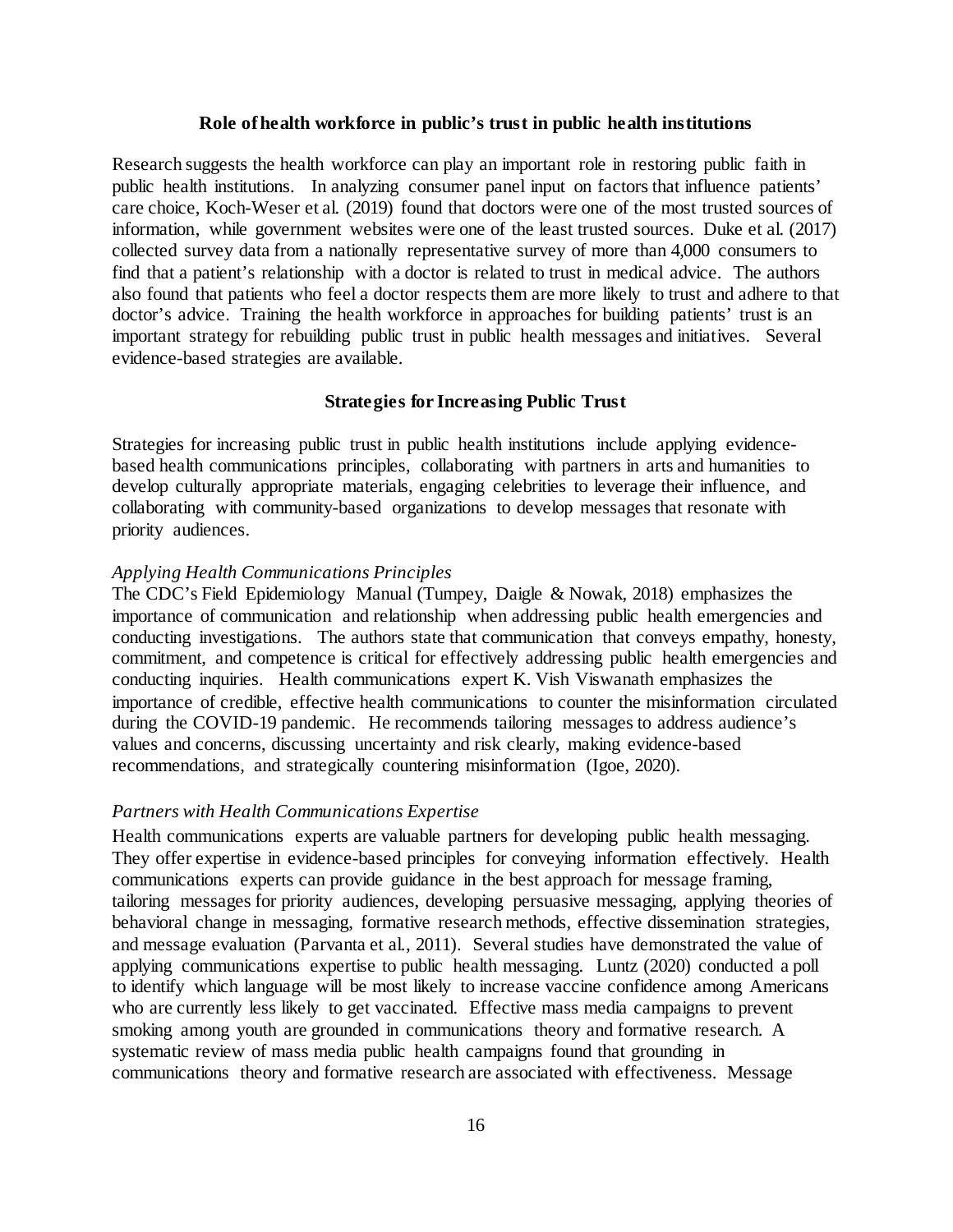design and tailoring also are core factors in whether messages result in targeted outcomes (Stead et al., 2019).

#### *Partners in Arts, Humanities, and Entertainment*

Partners in arts and humanities are valuable for developing effective public health communication. Local arts initiatives were critical for culturally competent messages about the Ebola epidemic in West Africa (Sonke & Pesata, 2014). University of Kentucky College of Nursing's Farm Dinner Theater project offered theater performances and facilitated discussions about stress, depression, suicide, and access to local health care systems. Participants' health behaviors improved significantly compared to a group that received standard educational materials (Sonke et al., 2019). Art and humanities partners can develop public health messages that communicate understanding of audience perspectives and values. Celebrities also can be influential public health messengers. In a systematic review of research on celebrity influence, Hoffman and Tan (2013) described multiple mechanisms for celebrity influence, concluding, "Celebrities have substantial sway as health advisors (p. 3)." Alatas et al. (2020) analyzed response to Twitter communication promoting vaccines from high-profile Indonesian celebrities and organizations and found that messages identified as coming from celebrities were 72 percent more likely than others to be liked or retweeted.

#### *Community-Based Partners*

Effective public health communication requires understanding priority audiences. Community partners and advocates can ensure health messages are appropriate for priority audiences. The Health Research and Educational Trust (HRET) conducted interviews with hospital, health system, and community leaders about effective hospital and community partnership, and found that facilitating effective communication about community needs and community engagement were core roles for community partners (HRET, 2016). An evaluation of the DC Tobacco Free Families Campaign found that community partners ensured that messages were delivered by people with whom priority audiences identified, responded to audience needs, and reflected audience values (Dearfield & Pugh-Yi, 2011). Martinez et al. (2012) found that communitybased non-profit staff were essential participants in formative research to develop culturally appropriate messaging to encourage increased exercise and fruit and vegetable consumption in an urban Hispanic community. Partners were instrumental in engaging community members, describing environmental context, and determining how community members seek health information.

#### **Conclusions and Rationale for Recommendation Two**

<span id="page-16-0"></span>Public trust in public health initiatives and messages has been declining, with alarming results during the COVID-19 PHE, when trust in vaccines and other efforts to prevent infection has been crucial. The success of vaccinations to address this PHE, other vaccines, and other public health initiatives depends upon public trust. Title VII, Part D programs are poised to be instrumental in efforts to increase public trust in public health initiatives and messages. Health care providers currently are one of the most trusted sources of health information. Training the health workforce to assume an active role in public health education and promotion, to be aware of and support current public health initiatives and objectives, and to apply evidence-based communications approaches should be a core strategy for increasing public trust. Partners play a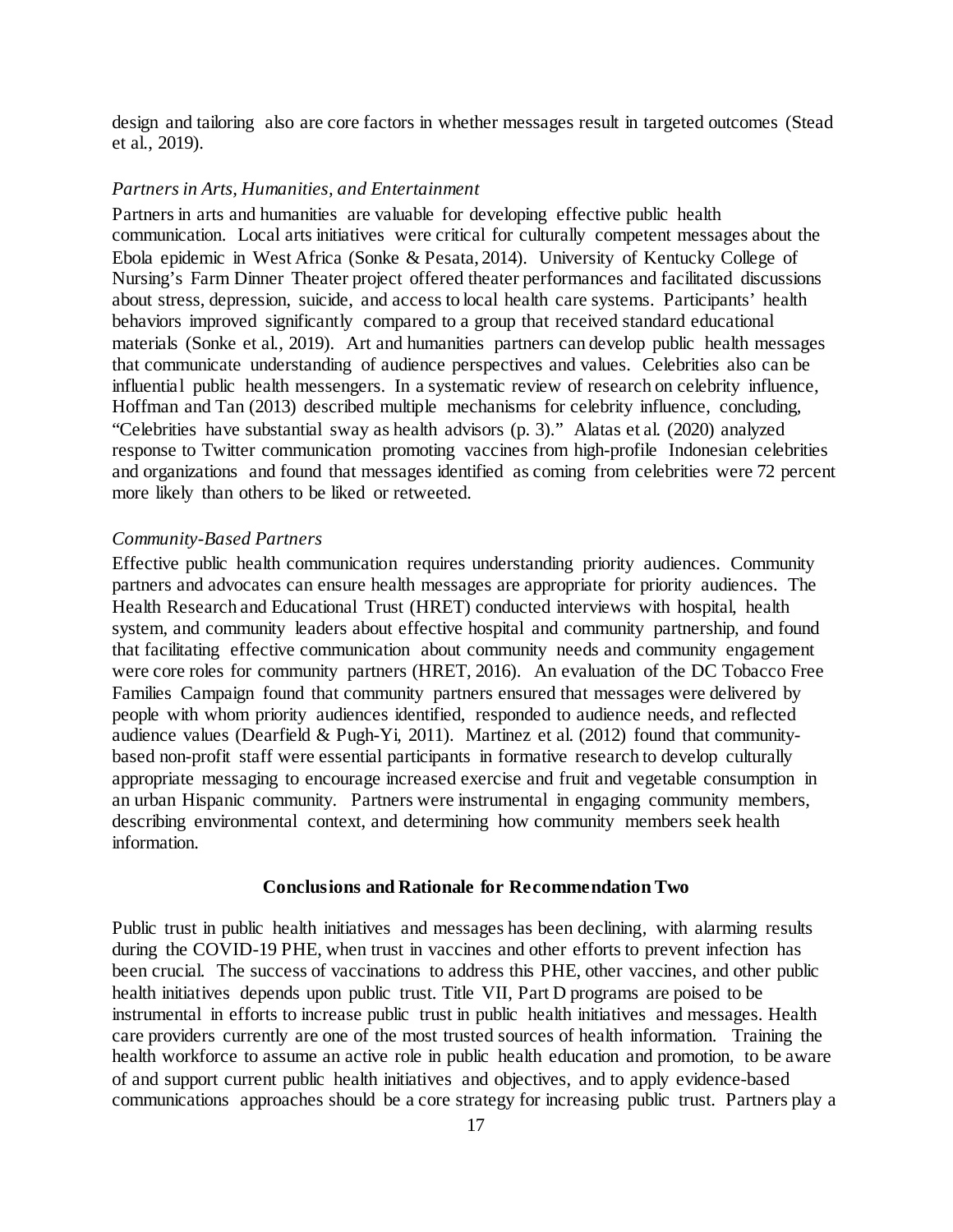key role in developing and disseminating effective public health communications. Collaboration with community partners is an integral part of Title VII, Part D programs. Existing partnerships with organizations familiar with community needs, values, and perspectives makes these programs an ideal vehicle for rebuilding public trust in public health.

# **Interprofessional Care's Role in High Quality Health Care**

<span id="page-17-0"></span>The Institute of Medicine's (IOM) report, "Health Professions Education: A Bridge to Quality" (Greiner & Knebel, 2003) was a catalyst for the focus on interprofessional health education and training. The report cited evidence that interprofessional care is necessary for the coordination, collaboration, and communication necessary to navigate complex health care systems. Interprofessional care allows team members to integrate expertise and observation to optimize care by improving outcomes and increasing efficiency. Therefore, IOM identified interprofessional teamwork as a core competency for health professionals and emphasized the need for interprofessional training. The field currently recognizes the value of teaching interprofessional values and skills in interprofessional clinical learning environments from the beginning of health profession education (Weiss et al., 2019).

Extensive evidence supports the importance of interprofessional teamwork in health care delivery. Rosen et al. (2020) note that patient safety risks are linked to errors and weaknesses in communication between health care providers and care transitions. Care transition problems are linked to more than one in four surgical adverse events. Team communication problems are associated with errors in diagnosis, medication, and inhibit communication that supports recovery from errors. Poor team communication is associated with mortality and morbidity, with communication failure being twice as likely to cause preventable deaths than errors in technical competence. The authors note, "No one individual can assure a patient receives the highest standard of care, nor can he or she protect a patient from all potential harms… (p.3)."



Figure 3. Interprofessional Educational Collaborative core competencies.

<span id="page-17-1"></span>[challenges-for-enacting-competency-based-education/](http://jicareblog.org/research-note-examining-the-implementation-of-collaborative-competencies-some-key-challenges-for-enacting-competency-based-education/)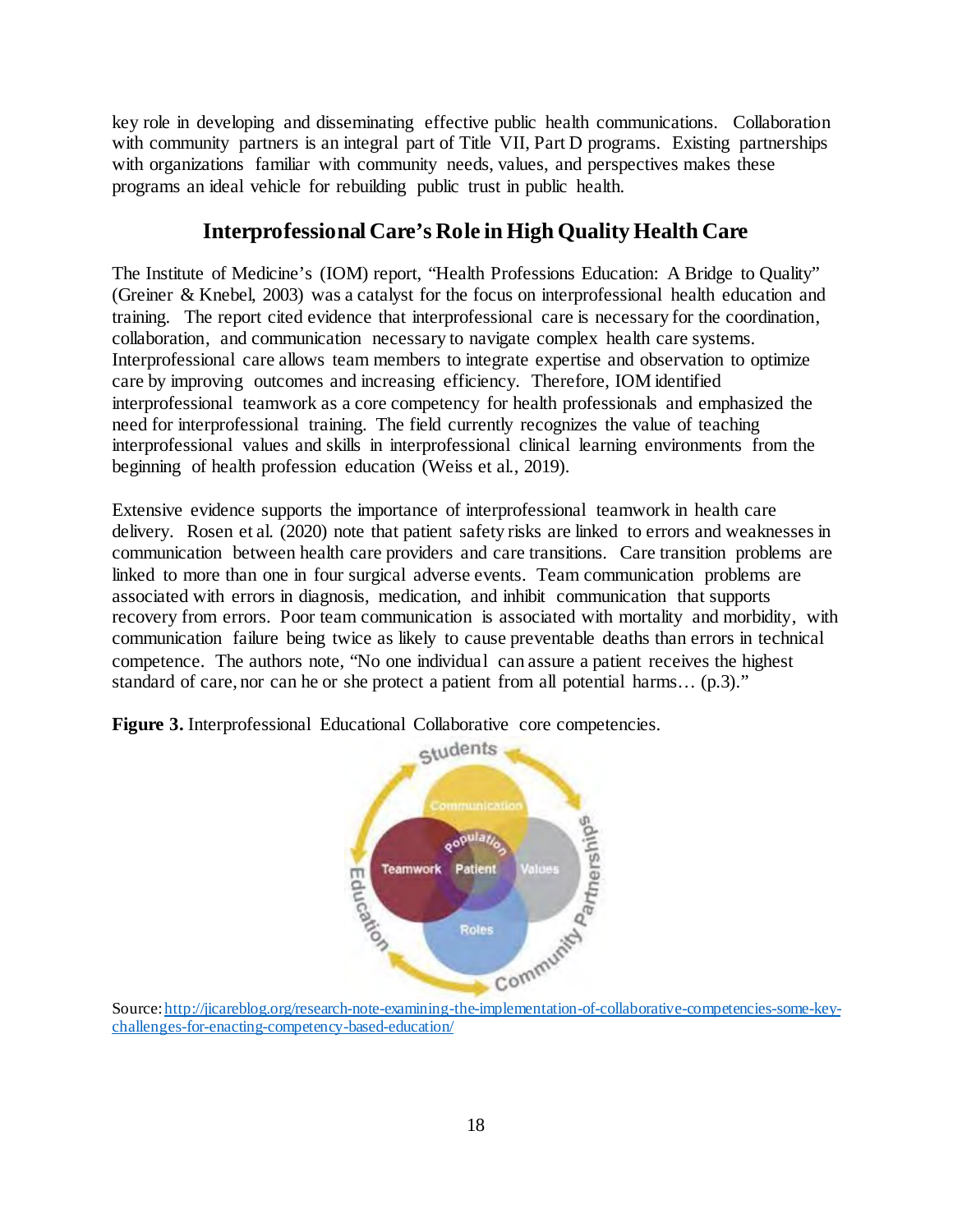### **Interprofessional Practice Competencies**

Ensuring that health care providers are delivering interprofessional care effectively requires defining and measuring core competencies. The Interprofessional Education Collaborative (IPEC) is a group of national professional organization representatives that collaborates to identify core competencies in interprofessional practice as well as strategies for achieving those competencies. IPEC has developed a framework, which is endorsed by the Health Professions Accreditors Collaborative, with four core competency domains (shown in Figure 3):

- 1) values and ethics for professional practice, which refers to working with people from other professions and maintaining a climate of mutual respect and shared values.
- 2) understanding the roles and responsibilities of all health care team members, and applying this understanding to assess and address patients' needs, and to promote and advance population health.
- 3) communication with patients, families, communities, and professionals in health and other fields that supports a team approach to promoting and maintaining health and preventing disease.
- 4) applying relationship-building values and principles of team dynamics to perform effectively in different team roles to plan, deliver, and evaluate patient- and population-centered care and safe, timely, efficient, effective, and equitable population health programs and policies (IPEC, 2016).

At inception, the Collaborative emphasized that interprofessional practice should improve health care quality as defined by the Triple Aim (Berwick, Nolan & Whittington, 2008): improving individual patients' experiences, improving population health, and reducing costs. The field has since expanded this definition to the Quintuple Aim, which adds the aims of optimal care provider experience and business processes (Myers, 2019). In addition, equity, diversity, and inclusion are essential for training and education as well as high quality clinical practice. Ponce (2021) noted that interprofessional, team-based practice requires effective communication between people of disparate backgrounds. Team members' and patients' perspectives are shaped by culture and language as well as by academic experiences. Ponce concluded that IPE should include instruction on equity, diversity, and inclusion, social determinants of health, and structural racism in order to facilitate providers' understanding of patients' perspectives and health care decisions. Evaluations have found that IPE contributes to participants' support for and commitment to interprofessional health care (Conti et al., 2016; Gould et al., 2015).

### **Need for Additional Interprofessional Training and Practice Opportunities**

<span id="page-18-0"></span>Research demonstrates a need for additional capacity for interprofessional training and practice. Mpofu et al. (2014) analyzed students' assessments of their IPE experiences and found that, while students valued what they had learned, they also perceived that faculty required more IPE training in order to teach effectively. Students reported that opportunities to apply the lessons they had learned in practice often were lacking. Walker, Cross & Burnett (2018) conducted a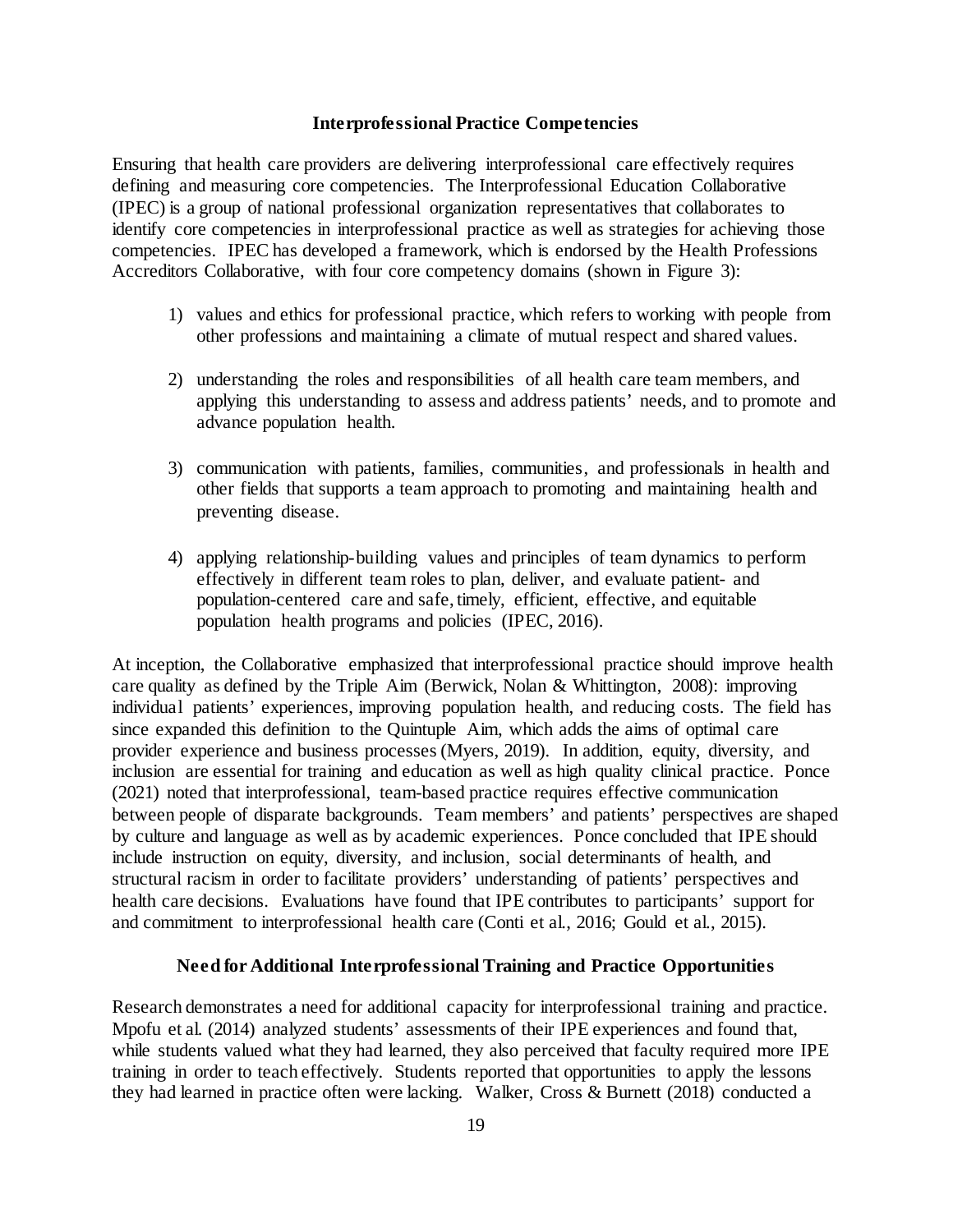systematic literature review of IPE in rural settings and recommended more research on how to optimize IPE for the unique needs of these communities.

#### **Need for Interprofessional Education and Practice Performance Measurement**

<span id="page-19-0"></span>In addition to being trained in IPE competencies, the health workforce should understand performance assessment of these competencies. Currently available measures include the Index of Interdisciplinary Collaboration (Gould et al, 2015; Bronstein, 2013). Thistlewaite et al. (2014) report a need for additional development of reliable and valid measures of interprofessional care competency in order to support progress toward implementing team-based interprofessional education and practice. In their recommendations for designing and implementing IPE, van Diggele et al. (2020) note a continuing lack of rigorous IPE evaluation and analysis of how it affects healthcare delivery and patient outcomes. In response, IOM has formed a committee to explore and assess methods for measuring IPE impact on learning and health systems outcomes, as well as what research is needed. The Committee's recommendations include committing resources to developing stakeholder consensus regarding performance measurement and priority outcomes, applying mixed methods designs to support analysis of how IPE affects outcomes, and inclusion of economic variables in IPE evaluations (Zierler, 2021). The National Center for Interprofessional Practice and Education collaborates with multiple stakeholders to build on the IOM model. Center researchers focus on outcomes defined by the Quadruple Aim for health care quality and have identified elements of a core data set and exemplar data sources. The Center also emphasizes the need for mixed methods rigorous evaluations of IPE (Arenson, 2021). Support for performance measurement development and implementation and for ensuring the health workforce can assess competence in interprofessional care is essential for competent team-based interprofessional care.

#### **Conclusions and Rationale for Recommendation Three**

<span id="page-19-1"></span>Interprofessional team-based care is essential for safe, high-quality health care delivery. Effective team-based care requires a set of core competencies. The health workforce must be trained in these competencies and associated performance measures that link to the Quintuple Aim. Team-based interprofessional training is a central component of Title VII, Part D programs. Program analysis indicates that AHEC, GWEP, and BHWEP programs offer teambased interprofessional training. A total of 81 percent of GWEP sites offering team-based training (National Center for Health Workforce Analysis, NCHWA, 2020a), all AHEC participants receiving interprofessional training in academic year 2018-19 (NCHWA, 2020b), and BHWET requiring experiential placements that offer team-based interprofessional training (Grantwatch.com, 2021). Supporting Title VII, Part D programs in building on their experience and expertise to improve and expand training in interprofessional team-based care will be an important step toward achieving the Quintuple Aim for health care quality.

### **Age-Friendly Ecosystems**

<span id="page-19-2"></span>Age-friendly health ecosystems are a model for health care delivery that aims to improve health by centering on core components of care quality and recognizing the influence of environment and policy on individual and population health outcomes. The John A. Hartford Foundation,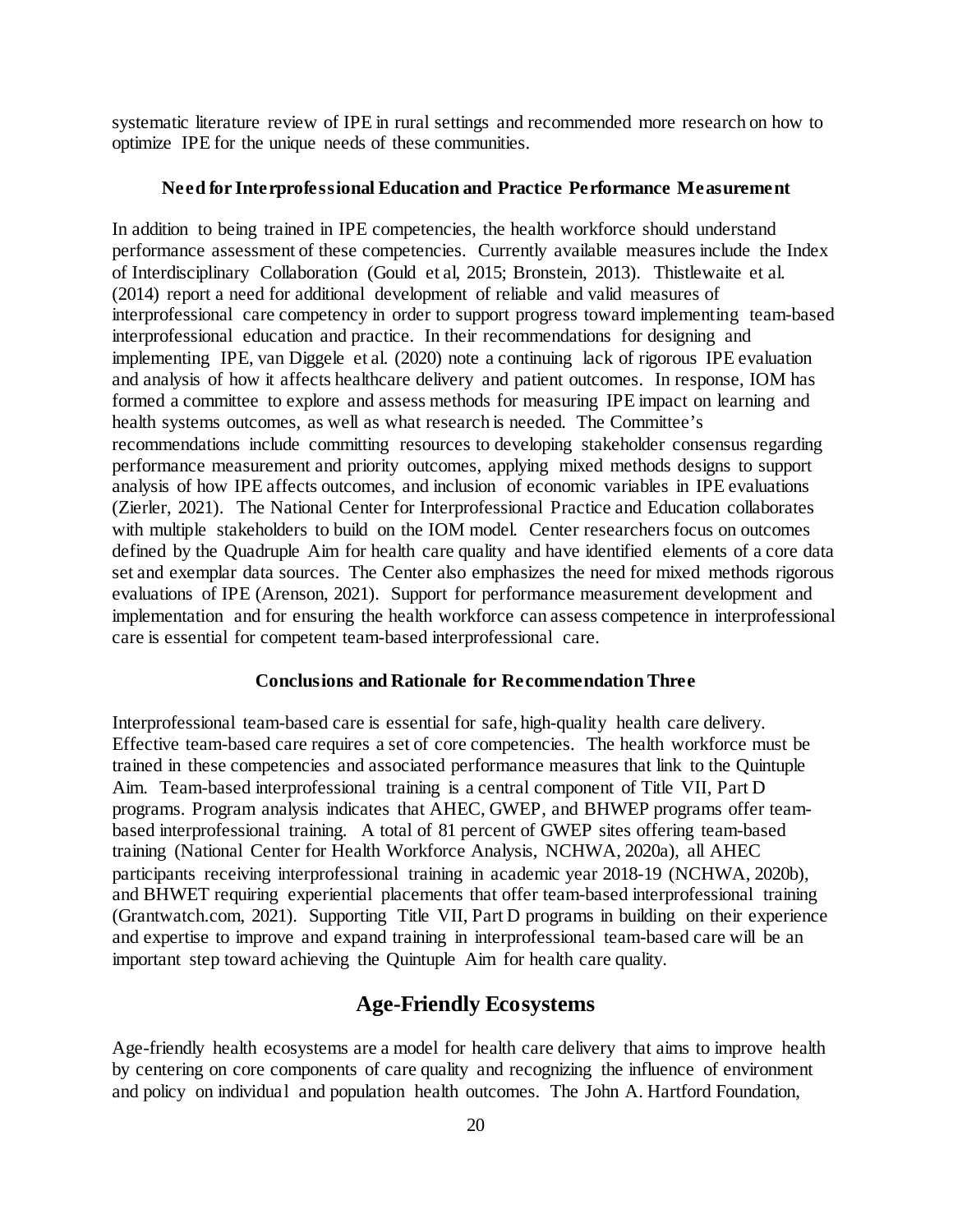Institute for Health Improvement, the American Hospital Association, and the Catholic Health Association of the United States launched the Age-Friendly Health Systems initiative with the purpose of responding to the needs of the aging U.S. population. The number of adults in the U.S. aged 65 years and older is projected to approximately double between 2012 and 2050. Older adults are more likely than others to have complex health needs, with 80 percent having at least one chronic health problem and 77 percent having two or more chronic health problems. Health systems often are underprepared to meet older adults' needs, and older adults are disproportionately harmed by health system errors (Institute for Healthcare Improvement, IHI, 2020a).

### **Age-Friendly Health Systems and Ecosystems Framework**

<span id="page-20-0"></span>Age-friendly health systems apply a framework in which practice and resources align with a set of evidence-based core components of quality health care for older adults, referred to as "the 4M's." The 4 M's are: What matters, medication, mentation, and mobility (Tabbush et al., 2019). "What matters" refers to knowing patients' health goals and aligning care with these goals across settings (Laderman et al., 2019). Medication refers to prescribing medication in a way that aligns with patients' goals, mental health needs, and mobility. Mentation refers to preventing and treating decline, dementia, depression, and delirium (IHI, 2020; Harris, 2017). Mobility refers to supporting daily safe movement. These priorities should drive care, be applied as a set, and be practiced reliably across patients and settings. The framework is designed to focus on wellness and functioning rather than illness. Its principles apply to all health care needs and cultures. To be an age-friendly health system, systems must continually strive to improve care quality using plan-do-study-act cycles (IHI, 2020).



**Figure 4.** Age-friendly ecosystem components.

Source: Fulmer (2020)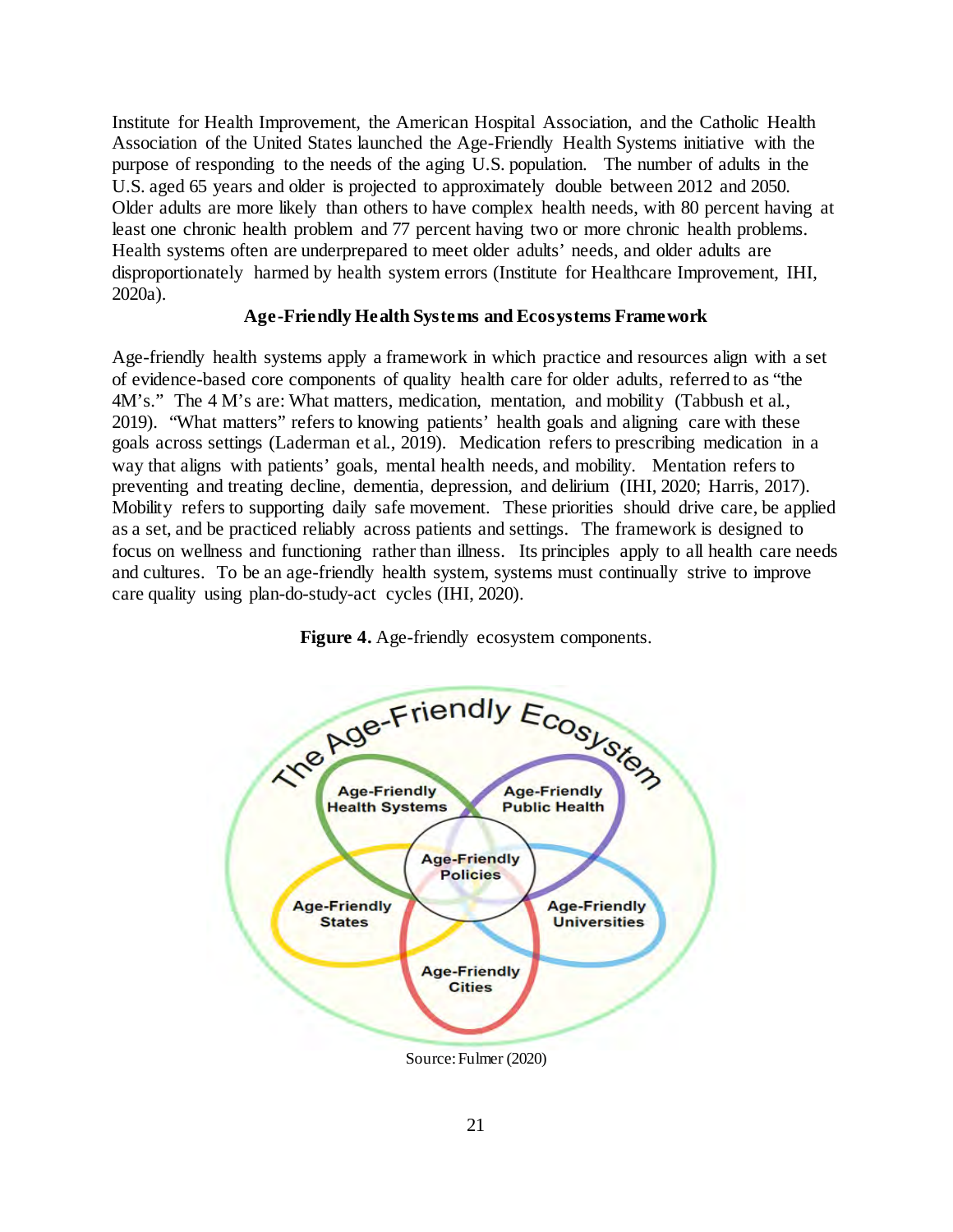Evidence indicates that age-friendly health systems are successful in achieving their goals. Kent Hospital found that length of stay and falls have decreased, and patient, family, and staff satisfaction have increased since implementing a 4 M's framework (Fulton, 2020). Cedars-Sinai Medical Center reports that surgery complications, length of stay, and readmissions have declined since it started implementing age-friendly care (Rosen & Breda, 2021). Maine Medical Center has found that administration of high-risk medication has reduced while administering the Confusion Assessment Method and Bedside Mobility Assessment Tool has increased since becoming an age-friendly health system (IHI, 2020b). An expert panel review of systems that apply the 4 M's found this approach is associated with improved physical and mental health outcomes, reduced over-prescribing, and increased safe mobility (Mate et al., 2021).

The concept of age-friendly health ecosystems builds on the principles of age-friendly health systems to recognize the role of environmental and policy context in health over the lifespan. Age-friendly health ecosystems apply principles of age-friendly health systems to the public sphere (Wetle, 2020; ACICBL, 2019). Fulmer (2020) describes age-friendly ecosystems as comprising health and public health systems, governments, and academic institutions, which affect policy, as illustrated in Figure 4. Age-friendly ecosystems focus on social determinants of health, prevention, and improving environmental context (Fulmer et al., 2020). They work to improve public health systems by connecting and convening sectors and professions; coordinating existing supports and services, collecting data to assess community health status; conducting, communicating, and disseminating research findings and best practices; and complementing and supplementing existing supports and services (Batchelor, 2021). In an interview discussing age-friendly ecosystems Dr. Fulmer stated, *"*An age-friendly ecosystem refers to the collective efforts to adapt society to meet older adults' needs worldwide (Batchelor, 2021, para. 7)."

Age-friendly public health systems are a core component of age-friendly health ecosystems. Age-friendly public health systems connect and convene multiple sectors and professions; coordinate services; collect data for needs assessments and intervention development; conduct research to identify best practices; disseminate research findings and information about best practices; and integrate public health and clinical efforts. The number of age-friendly health systems and public health systems is growing rapidly. These systems are expected to contribute to development of age-friendly ecosystems and to expanding the improved health outcomes achieved by age-friendly health systems (Batchelor, 2021; Fulmer et al., 2020; Wetle, 2020).

#### **Conclusions and Rationale for Recommendation Four**

<span id="page-21-0"></span>Health systems must prepare to meet the needs of older adult patients as the U.S. population ages. Age-friendly health systems offer a model of care delivery associated with improved patient health outcomes as well as patient, family, and provider satisfaction. Age-friendly ecosystems aim to expand the promise of age-friendly health systems by acknowledging and addressing the influence of environmental and policy factors, including social determinants of health. Title VII, Part D programs currently prioritize training the workforce to serve the needs of older adult patients. This is the purpose of GWEP. BHWET trains the health care workforce to improve mental health outcomes, including depression, which is a priority issue for older adults. AHECs offer several geriatrics programs, including AHEC West, which offers an Age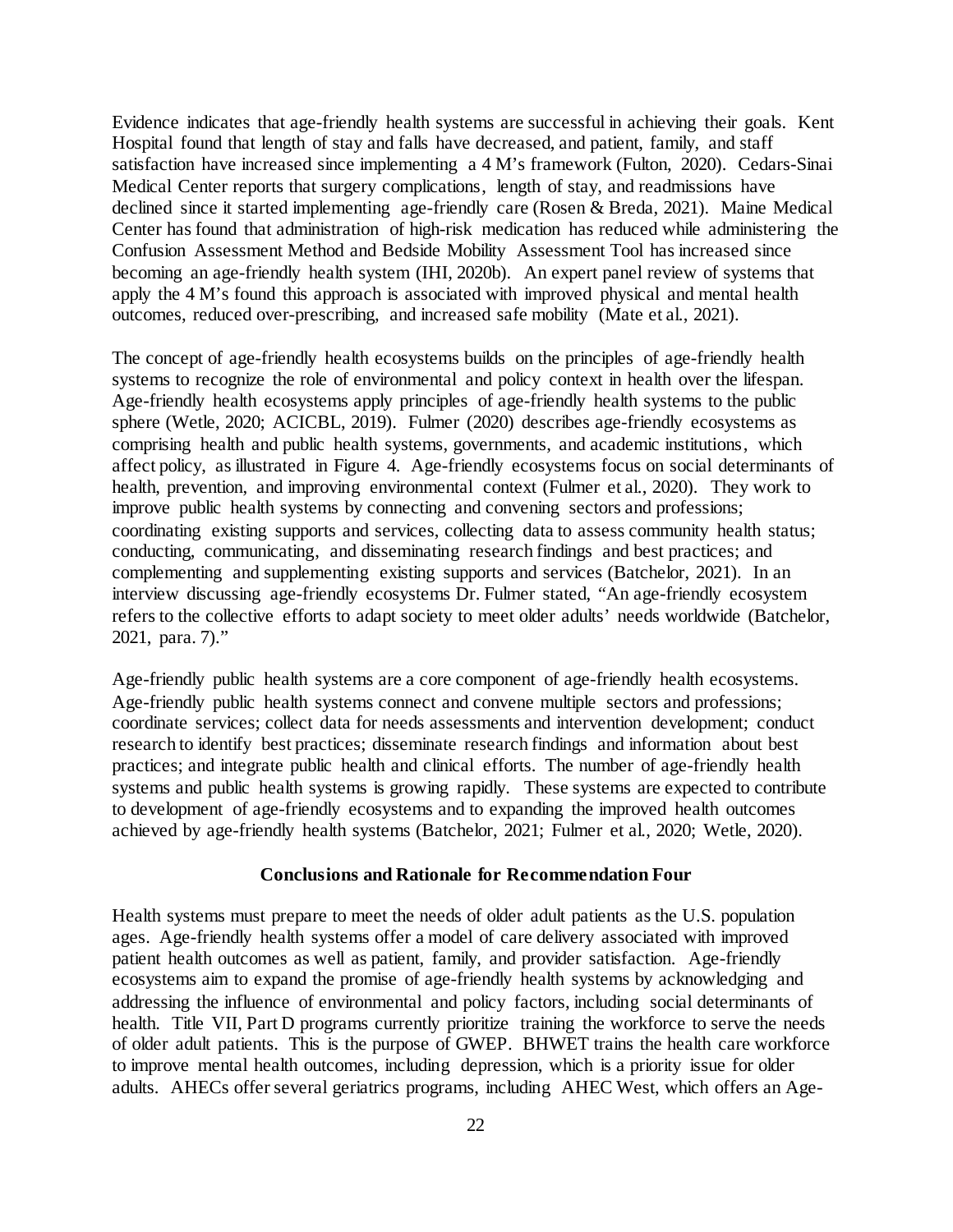Friendly Certificate Achievement Program, Western New York Rural AHEC, which offers a webinar series on older adults and opioids, and Charlotte AHEC, which offers continuing education training on managing diabetes for older adults. Title VII, Part D programs work with community partners, and offer training that focuses on population health and social determinants of health. The Committee recommends building on these efforts by requiring all Title VII, Part D programs to train participants in the framework and principles of age-friendly ecosystems in order to improve individual and population health outcomes, and increase health equity for older adults.

### **Summary**

<span id="page-22-0"></span>Improving health care quality as defined by the Quintuple Aim will require a health workforce skilled in utilizing telehealth, working with partners to increase public trust in public health, practicing team-based care, and applying principles for building age-friendly health ecosystems. Telehealth offers effective, efficient approaches to increasing access to health care and addressing disparities in health care outcomes and access. Telehealth facilitates interprofessional health care. It is critical for the health workforce to be trained to utilize telehealth for education, collaboration, and practice, and to learn how to ensure telehealth mitigates, rather than exacerbates, disparities in health and healthcare access.

Several factors, including misinformation, have eroded public trust in public health institutions. It is critical to rebuild this trust to successfully distribute and deliver COVID-19 vaccines, and to prevent and respond to future public health emergencies. The health workforce is one of the most trusted sources of health information and can play a critical role in rebuilding public trust. Partners from multiple sectors including health communications; arts, humanities, and entertainment; and community-based organizations can ensure public health messaging will resonate with priority audiences.

Competence in team-based interprofessional care is essential for delivering safe, high-quality health care. IPEC has identified core competencies that are recognized by multiple health professional organizations, including the Health Professions Accreditors Collaborative (HPAC) (HPAC & National Center for Interprofessional Practice and Education, 2019). It is critical for the workforce to be trained in these competencies and in associated performance measures that ensure the health workforce practices team-based interprofessional care that supports the Quintuple Aim of health care quality.

With their person-centered approach and emphasis on quality improvement, age-friendly health ecosystems offer a model for transforming health systems to meet the needs of an aging population. Training the health workforce in the principles and practices of age-friendly health ecosystems will support system transformation toward quality improvement.

As recommended in the Committee's 17<sup>th</sup> report to the Secretary and Congress (ACICBL, 2019), Title VII, Part D programs currently offer health workforce training in telehealth, working with community-based partners, team-based interprofessional care, and serving the needs of older adults. These programs are poised to implement the Committee's recommendations with additional support and resources. Investing in efforts to support Title VII, Part D programs in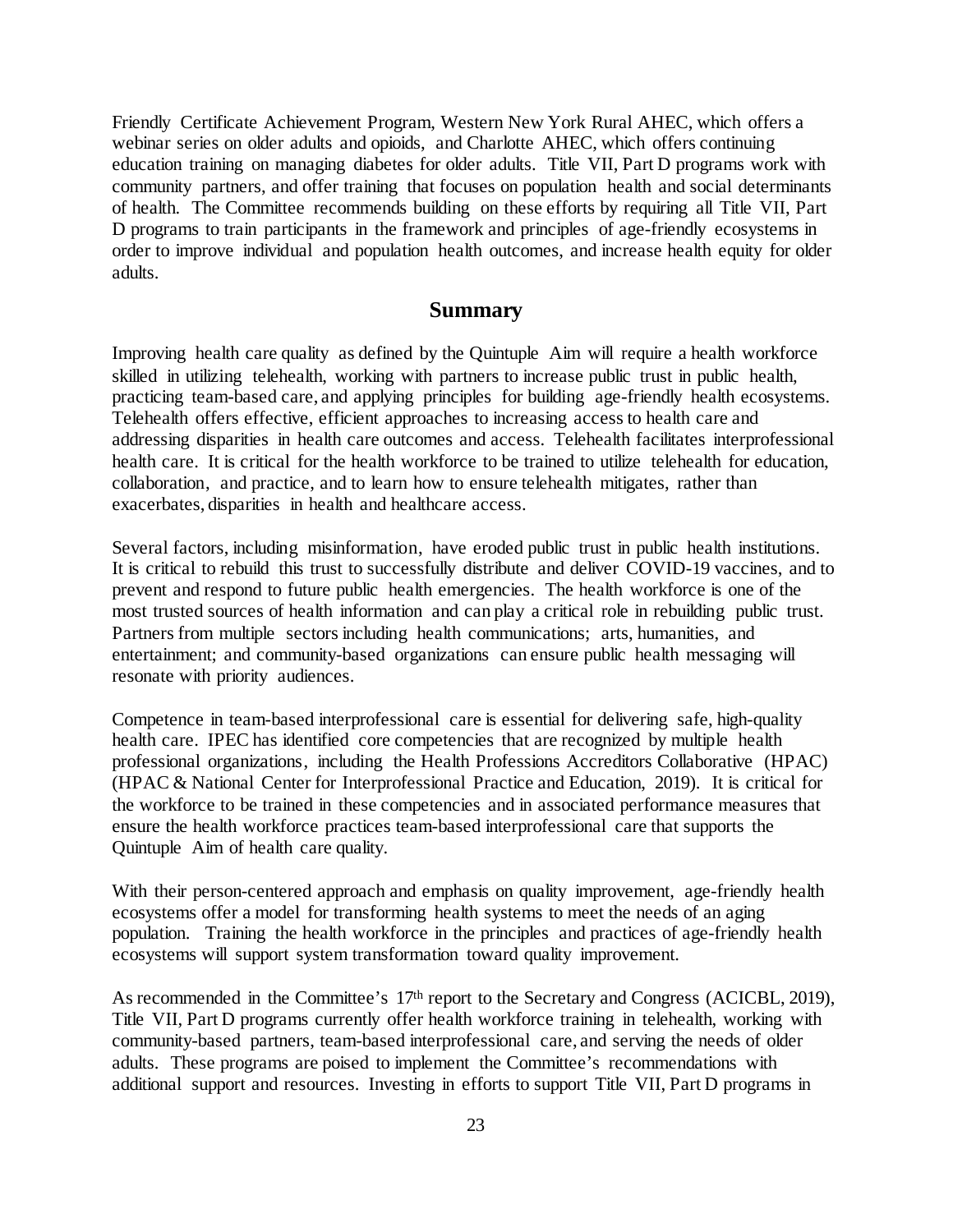implementing Committee recommendations will expand programs' capacity to build evidence, public health infrastructure and health systems that meet U.S. health care needs in the 21st century.

# **References**

<span id="page-23-0"></span>Advisory Committee on Interdisciplinary and Community-Based Linkages. (2019). [Preparing](https://www.hrsa.gov/sites/default/files/hrsa/advisory-committees/community-based-linkages/reports/seventeenth-2019.pdf) the Current and Future [Health Care Workforce](https://www.hrsa.gov/sites/default/files/hrsa/advisory-committees/community-based-linkages/reports/seventeenth-2019.pdf) for Interprofessional Practice in Sustainable, Age-Friendly Health [Systems](https://www.hrsa.gov/sites/default/files/hrsa/advisory-committees/community-based-linkages/reports/seventeenth-2019.pdf) (17<sup>th</sup> Annual Report to the Secretary of the United States Department of Health and Human Services and to the Congress.

Alatas, V., Chandrasekhar, A. G., Mobius, M., Olken, B. A., & Paladines, C. (2020). Celebrities and public health campaigns: A nationwide Twitter experiment promoting vaccination in Indonesia. National Bureau of Economic Research Working Paper Series.

Altarum. (2017). Telemedicine: Decreasing barriers and increasing access to healthcare. Research Brief Number 22.

American Association of Medical Colleges. (2021). Telehealth Competencies Across the Learning Continuum*. AAMC New and Emerging Areas in Medicine Series.* Washington, DC: AAMC.

American Medical Association. (June 15, 2016). AMA encourages telemedicine training for medical students, residents. [Press Release]. [https://www.ama-assn.org/press-center/press](https://www.ama-assn.org/press-center/press-releases/ama-encourages-telemedicine-training-medical-students-residents)[releases/ama-encourages-telemedicine-training-medical-students-residents](https://www.ama-assn.org/press-center/press-releases/ama-encourages-telemedicine-training-medical-students-residents)

Arenson, C. (2021). Evaluating interprofessional education outcomes in clinical settings. Presentation to the Advisory Committee on Interdisciplinary, Community-Based Linkages.

Bargain, O., & Aminjonov, U. (2020). Trust and compliance to public health policies in times of COVID-19. *Journal of Public Economics*, *192*, 104316.

Batchelor, M. (April 27, 2021). Age-friendly ecosystems. EP:57. [https://melissabphd.com/ep-57](https://melissabphd.com/ep-57-age-friendly-ecosystems/) [age-friendly-ecosystems/](https://melissabphd.com/ep-57-age-friendly-ecosystems/)

Begley, K., O'Brien, K., Packard, K., Castillo, S., Haddad, A. R., Johnson, K., Coover, K. & Pick, A. (2019). Impact of interprofessional telehealth case activities on students' perceptions of their collaborative care abilities. *American Journal of Pharmaceutical Education*, *83*(4). 6880.

Berg-Weger, M. & Morley, J.E. (2020). Loneliness and social isolation in older adults during the COVID-19 pandemic: Implications for gerontological social work. *The Journal for Nutrition, Health, and Aging, 24,* 456-458.

Berwick, D. M., Nolan, T. W., & Whittington, J. (2008). The triple aim: Care, health, and cost. *Health Affairs*, *27*(3), 759-769.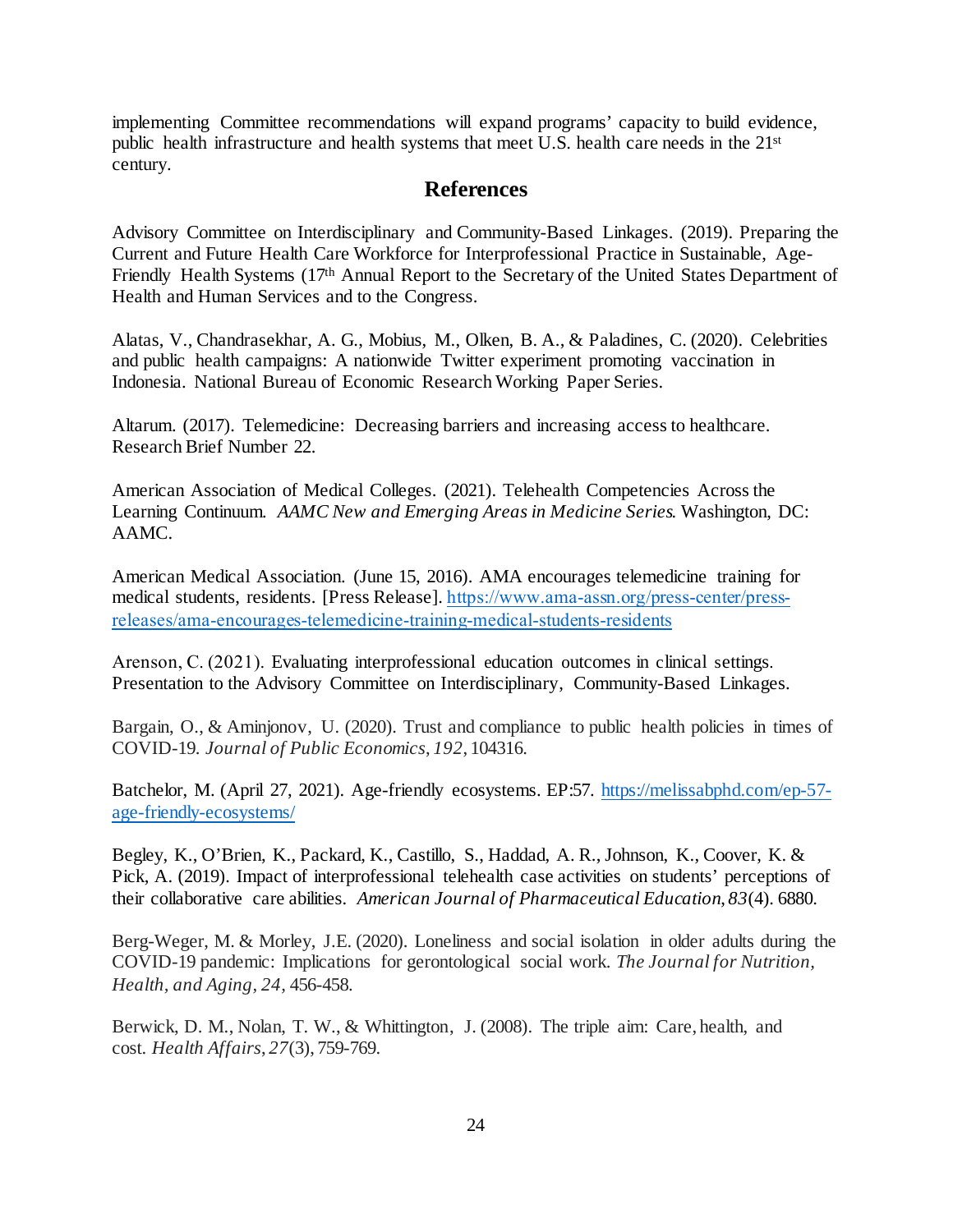Bolin, J., Bellamy, G., Ferdinand, A. O., Kash, B., & Helduser, J. W. (2015). Rural healthy people 2020.

Boulden, B. (2020). UAMS Awarded Nearly \$1 Million by U.S. Department of Agriculture for Digital Health Training in Arkansas Delta. *UAMS News.*  [https://news.uams.edu/2020/10/29/uams-awarded-nearly-1-million-by-u-s-department-of](https://news.uams.edu/2020/10/29/uams-awarded-nearly-1-million-by-u-s-department-of-agriculture-for-digital-health-training-in-arkansas-delta/)[agriculture-for-digital-health-training-in-arkansas-delta/](https://news.uams.edu/2020/10/29/uams-awarded-nearly-1-million-by-u-s-department-of-agriculture-for-digital-health-training-in-arkansas-delta/)

Brewer, L. C., Fortuna, K. L., Jones, C., Walker, R., Hayes, S. N., Patten, C. A., & Cooper, L. A. (2020). Back to the future: achieving health equity through health informatics and digital health. *JMIR mHealth and uHealth*, *8*(1), e14512.

Bronstein, L. (2013). IIC: Index for Interdisciplinary Collaboration. National Center for Interprofessional Practice and Education Resource Center. <https://nexusipe.org/informing/resource-center/iic-index-interdisciplinary-collaboration>

Burnight, K. (2021). The keys to effective telehealth for older adults. Webinar. <https://www.charlotteahec.org/continuing-professional-development/event.cfm?eventid=65291>

Carney, S. (January 4, 2018). \$1.6 million grant funds training to improve access to mental health services. *JagWire[. https://jagwire.augusta.edu/1-6-million-grant-funds-training-to](https://jagwire.augusta.edu/1-6-million-grant-funds-training-to-improve-access-to-mental-health-services/)[improve-access-to-mental-health-services/](https://jagwire.augusta.edu/1-6-million-grant-funds-training-to-improve-access-to-mental-health-services/)*

Centers for Disease Control and Prevention. (June 10, 2020). Using telehealth to expand access to essential health services during the COVID-19 pandemic. <https://www.cdc.gov/coronavirus/2019-ncov/hcp/telehealth.html> Retrieved June 14, 2021

Conti, G., Bowers, C., O'Connell, M. B., Bruer, S., Bugdalski-Stutrud, C., Smith, G., Bickes, J. & Mendez, J. (2016). Examining the effects of an experiential interprofessional education activity with older adults. *Journal of Interprofessional Care*, *30*(2), 184-190.

Dearfield, C.T. & Pugh-Yi, R.H. (2011). Role of community partnerships in the DC Tobacco Free Families Campaign: Results of an independent qualitative evaluation. Presentation at the American Public Health Association 2011 National Conference.

Duke, C. C., Stanik, C., Beaudin-Sieler, B., Garg, P., Leis, H., & Fields, J. (2017). Right place, right time- improving access to health care information for vulnerable patients: Consumer perspectives. [Internet]. *Ann Arbor (MI): Altarum Institute*, *1*.

Eastern Area Health Education Center. (2020). Using Telehealth to Bridge Social Distancing During the COVID-19 Pandemic. Webinar. [https://www.easternahec.net/courses-and](https://www.easternahec.net/courses-and-events/63369/using-telehealth-to-bridge-social-distancing-during-the-covid-19-pandemic)[events/63369/using-telehealth-to-bridge-social-distancing-during-the-covid-19-pandemic](https://www.easternahec.net/courses-and-events/63369/using-telehealth-to-bridge-social-distancing-during-the-covid-19-pandemic)

Fancourt, D., Steptoe, A., & Wright, L. (2020). The Cummings effect: politics, trust, and behaviours during the COVID-19 pandemic. *The Lancet*, *396*(10249), 464-465.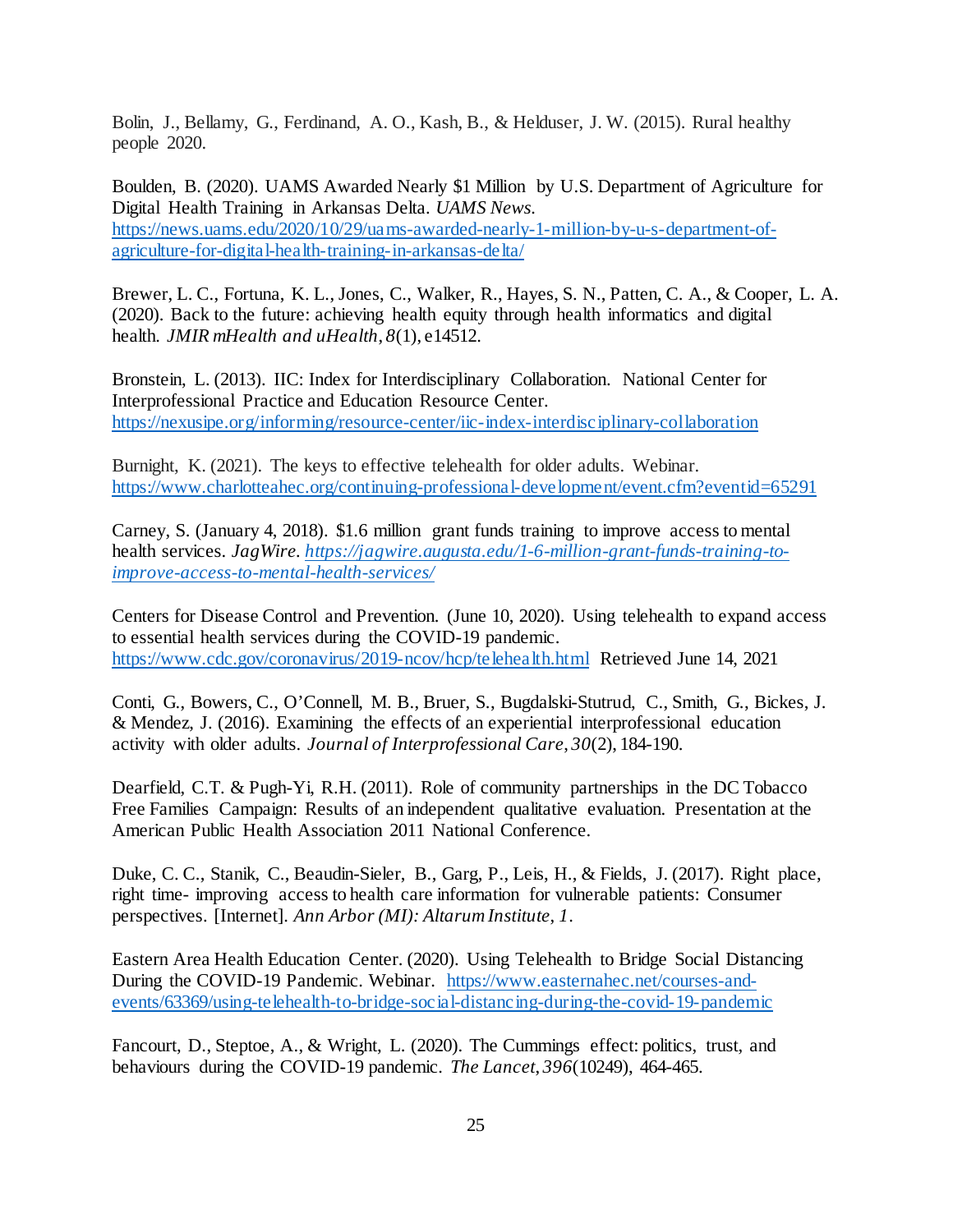Fulmer, T. (2020). Creating age-friendly health systems. *The Milbank Quarterly.*  <https://www.milbank.org/2020/03/creating-age-friendly-health-systems/>

Fulmer, T., Patel, P., Levy, N., Mate, K., Berman, A., Pelton, L. Beard, J., Kalache, A. & Auerbach, J. (2020). Moving Toward a Global Age‐Friendly Ecosystem. *Journal of the American Geriatrics Society*, *68*(9), 1936-1940.

Funk, C., Kennedy, B., & Hefferon, M. (2017). Vast majority of Americans say benefits of childhood vaccines outweigh risks. Pew Research Center.

Glassman, P. (2016). Teledentistry: Improving oral health using telehealth-connected teams. Prepared for the Pacific Center for Special Care, University of the Pacific Arthur A. Dugoni School of Dentistry.

Glueckauf, R. L., Maheu, M. M., Drude, K. P., Wells, B. A., Wang, Y., Gustafson, D. J., & Nelson, E. L. (2018). Survey of psychologists' telebehavioral health practices: Technology use, ethical issues, and training needs. *Professional Psychology: Research and Practice*, *49*(3), 205.

Gould, P. R., Lee, Y., Berkowitz, S., & Bronstein, L. (2015). Impact of a collaborative interprofessional learning experience upon medical and social work students in geriatric health care. *Journal of Interprofessional Care*, *29*(4), 372-373.

Grantwatch.com. Behavioral Health Workforce Education and Training (BHWET) Program for Professionals. [https://www.grantwatch.com/grant/193382/grants-to-usa-and-territories-ihes-and](https://www.grantwatch.com/grant/193382/grants-to-usa-and-territories-ihes-and-professional-training-programs-to-train-mental-health-professionals.html)[professional-training-programs-to-train-mental-health-professionals.html](https://www.grantwatch.com/grant/193382/grants-to-usa-and-territories-ihes-and-professional-training-programs-to-train-mental-health-professionals.html) *Accessed June 1, 2021*

Greiner, A.V. & Knebel, E. (2003). *Health Professions Education: A Bridge to Quality.* Washington, DC: The National Academies Press.

Hamel, L., Kearney, A., Kirzinger, A., Lopes, L., Muñana, C., & Brodie, M. (2020). KFF health tracking poll-September 2020: Top issues in 2020 election, the role of misinformation, and views on a potential coronavirus vaccine. [https://www.kff.org/coronavirus-covid-19/report/kff-health](https://www.kff.org/coronavirus-covid-19/report/kff-health-tracking-poll-september-2020/)[tracking-poll-september-2020/](https://www.kff.org/coronavirus-covid-19/report/kff-health-tracking-poll-september-2020/)

Harris, M. (2017). Cognitive issues: decline, delirium, depression, dementia. *Nursing Clinics*, *52*(3), 363-374.

Health Professions Accreditors Collaborative & National Center for Interprofessional Practice and Education. (February 1, 2019). Press Release. Health Professions Accreditors Collaborative and National Center for Interprofessional Practice and Education Develop Guidance to Improve the Quality of IPE for the Health Professions.

Health Research and Educational Trust. (2016). *Creating Effective Hospital-Community Partnerships to Build a Culture of Health*. Chicago, IL: Health Research and Educational Trust. [www.hpoe.org](http://www.hpoe.org/)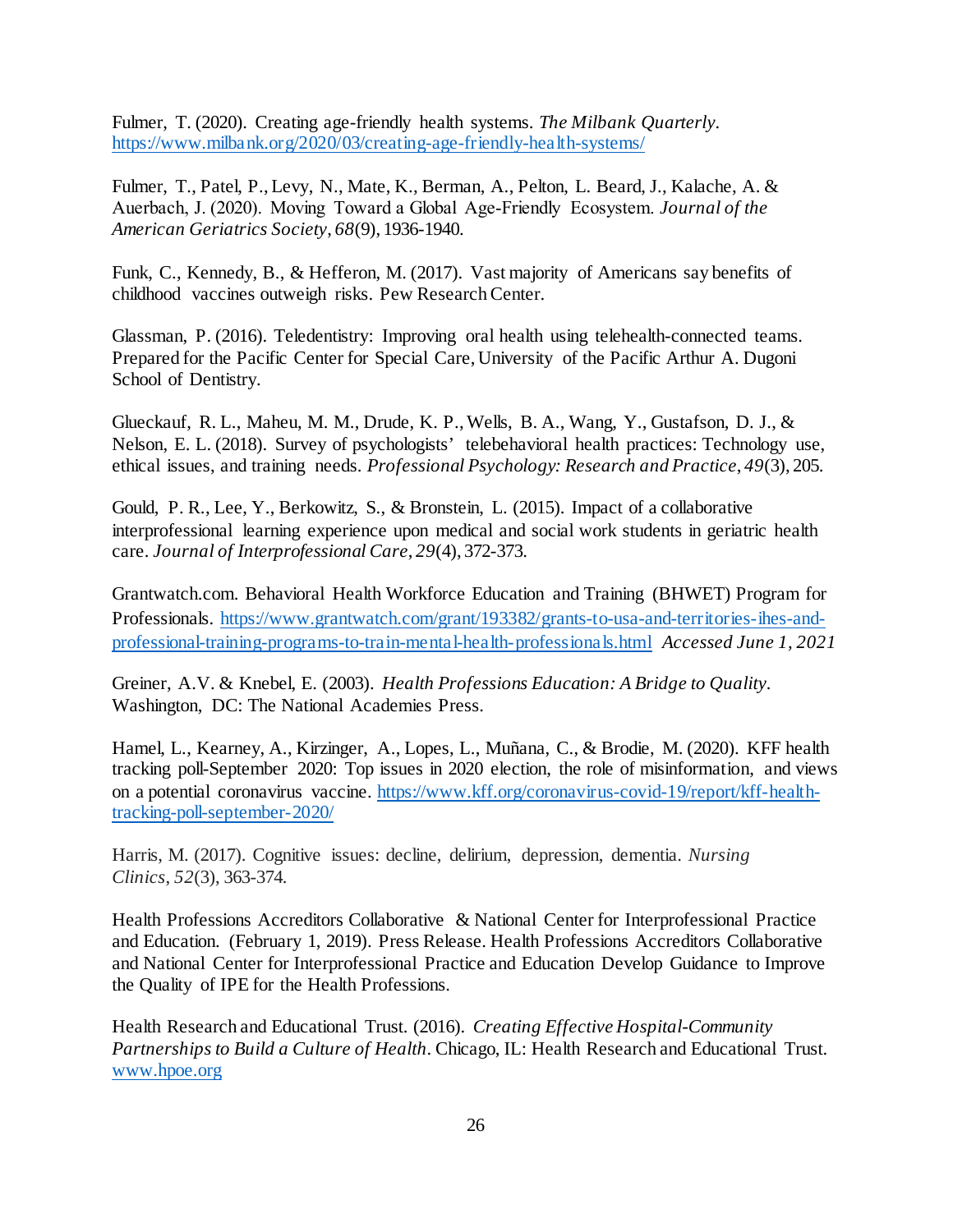Hoffman, S.J. & Tan, C. (2013). Following celebrities' medical advice: Meta-narrative analysis. *British Medical Journal, 347,* f7151, doi: 10.1136/bmj.f7151. HRSA News Room. (September 30, 2010). HRSA awards \$17 million to boost primary care training. [Press Release]. [https://www.hrsa.gov/about/news/press-releases/2010-09-30](https://www.hrsa.gov/about/news/press-releases/2010-09-30-training.html) [training.html](https://www.hrsa.gov/about/news/press-releases/2010-09-30-training.html)

Igoe, K. (2020). Developing public health communication strategies- and combating misinformation-during COVID-19. *Inside Health.* [https://www.hsph.harvard.edu/ecpe/public](https://www.hsph.harvard.edu/ecpe/public-health-communication-strategies-covid-19/)[health-communication-strategies-covid-19/](https://www.hsph.harvard.edu/ecpe/public-health-communication-strategies-covid-19/)

Institute for Healthcare Improvement. (2020a). *Age-Friendly Health Systems: Guide to Using the 4Ms in the Care of Older Adults.* 

Institute for Healthcare Improvement. (2020b). MaineHealth/Maine Medical Center. *Age Friendly Health Systems Case Study.* 

Interprofessional Education Collaborative. (2016). *Core Competencies for Interprofessional Collaborative Practice: 2016 Update.*Washington, DC: Interprofessional Education Collaborative.

Johnson, K. F., & Mahan, L. B. (2020). Interprofessional collaboration and telehealth: Useful strategies for family counselors in rural and underserved areas. *The Family Journal*, *28*(3), 215- 224.

Koch-Weser, S., Chui, K., Hijaz, S., Lischko, A., & Auerbach, D. (2019). Investigating consumer hospital choice: Demand and supply-side levers could address health care costs. *Healthcare, 7*(3), 100353.

Laderman, M., Jackson, C., Little, K., Duong, T. & Pelton, L. (2019). What matters to older adults? Institute for Healthcare Improvement.

Leath, B. A., Dunn, L. W., Alsobrook, A., & Darden, M. L. (2018). Enhancing rural population health care access and outcomes through the Telehealth EcoSystem™ model. *Online Journal of Public Health Informatics*, *10*(2). doi: [10.5210/ojphi.v10i2.9311](https://dx.doi.org/10.5210%2Fojphi.v10i2.9311)

Lepore, S. J., Rincon, M. A., Buzaglo, J. S., Golant, M., Lieberman, M. A., Bauerle Bass, S., & Chambers, S. (2019). Digital literacy linked to engagement and psychological benefits among breast cancer survivors in Internet‐based peer support groups. *European Journal of Cancer Care*, *28*(4), e13134.

Luntz, F. (2020). Poll: The language of vaccine acceptance. <https://www.slideshare.net/deBeaumontFoundation/poll-the-language-of-vaccine-acceptance>

Mamedova, S., Pawlowski, E., & Hudson, L. (2018). A description of US adults who are not digitally literate. *Statistics in Brief: US Department of Education*, NCES 2018-161.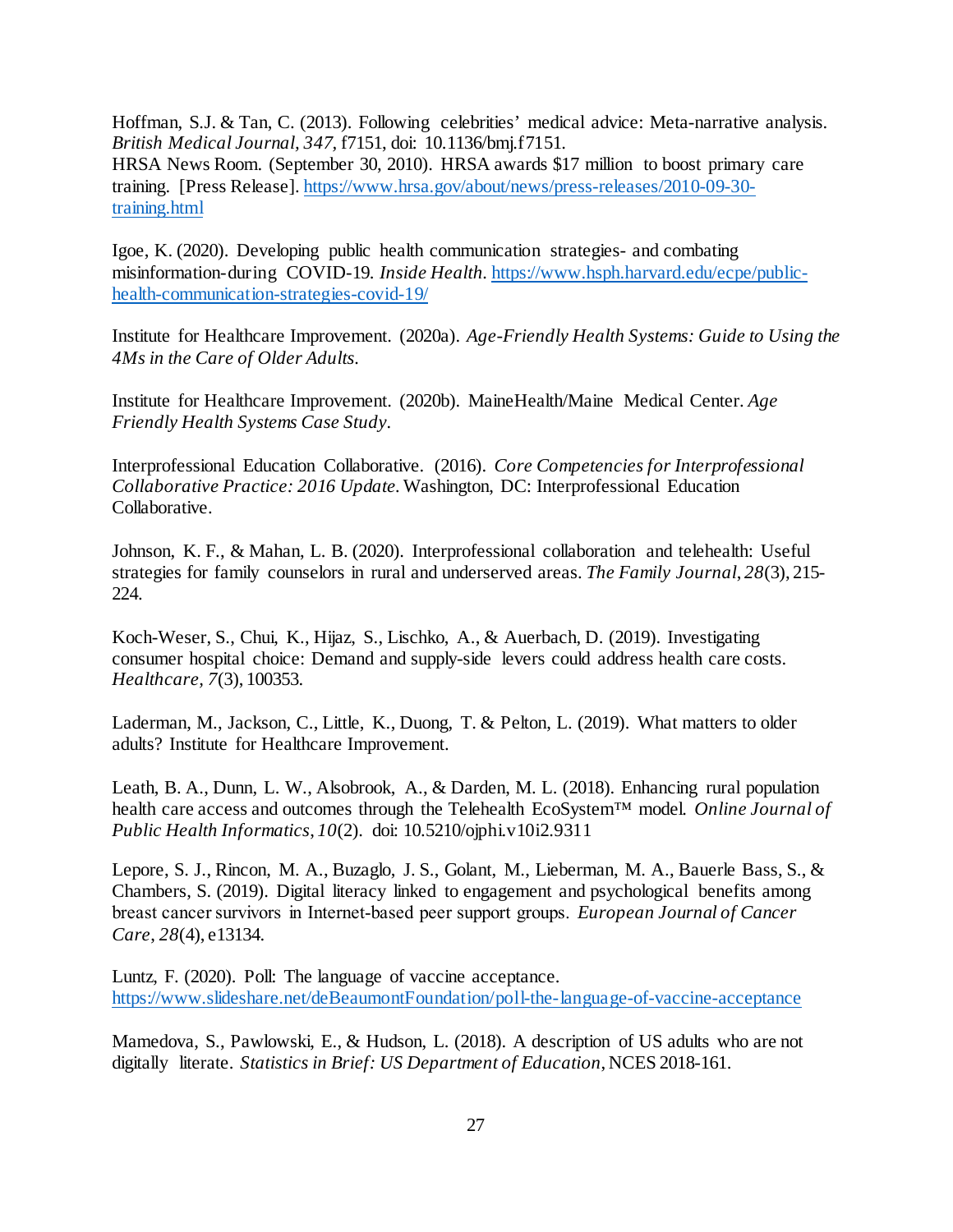Martin, E.K. & Bekemeier, B. (2021). Investing in evidence to inform practice: Reimagining the US public health system, *Health Affairs,* 10.1377/HBLOG20210405.773991

Mate, K., Fulmer, T., Pelton, L., Berman, A., Bonner, A., Huang, W., & Zhang, J. (2021). Evidence for the 4Ms: Interactions and Outcomes across the Care Continuum. *Journal of Aging and Health*, 0898264321991658.

McLean, S., Sheikh, A., Cresswell, K., Nurmatov, U., Mukherjee, M., Hemmi, A., & Pagliari, C. (2013). The impact of telehealthcare on the quality and safety of care: A systematic overview. *PloS One*, *8*(8), e71238.

Myers, A. (2019). The forgotten quintuple aim. *BBN Times.*  <https://www.bbntimes.com/science/the-forgotten-quintuple-aim>

National Center for Health Workforce Analysis. (2020a). Area Health Education Centers Program Outcomes Report Academic Years 2014-2019. [https://bhw.hrsa.gov/sites/default/files/bureau-health-workforce/funding/ahec-outcomes-report-](https://bhw.hrsa.gov/sites/default/files/bureau-health-workforce/funding/ahec-outcomes-report-2014-2019.pdf)[2014-2019.pdf](https://bhw.hrsa.gov/sites/default/files/bureau-health-workforce/funding/ahec-outcomes-report-2014-2019.pdf)

National Center for Health Workforce Analysis. (2020b). Geriatric Workforce Enhancement Program academic year 2018-2019. [https://bhw.hrsa.gov/sites/default/files/bureau-health](https://bhw.hrsa.gov/sites/default/files/bureau-health-workforce/funding/geriatrics-workforce-enhancement-programs-2019.pdf)[workforce/funding/geriatrics-workforce-enhancement-programs-2019.pdf](https://bhw.hrsa.gov/sites/default/files/bureau-health-workforce/funding/geriatrics-workforce-enhancement-programs-2019.pdf)

North Carolina Area Health Education Center. (2020a). Chronic care and wellness services telehealth visit toolkit.

North Carolina Area Health Education Center. (2020b). Telehealth and high-risk patient management checklist.

North Carolina Area Health Education Center. (2020c). Telehealth toolkit for behavioral and mental health providers in the COVID-19 emergency.

Ortega, G., Rodriguez, J. A., Maurer, L. R., Witt, E. E., Perez, N., Reich, A., & Bates, D. W. (2020). Telemedicine, COVID-19, and disparities: Policy implications. *Health Policy and Technology*, *9*(3), 368-371.

Parvanta, C., Nelson, D. E., Parvanta, S. A., & Harner, R. N. (2010). *Essentials of Public Health Communication*. Subury, MA: Jones & Bartlett.

Pierce, R. P., & Stevermer, J. J. (2020). Disparities in use of telehealth at the onset of the COVID-19 public health emergency. *Journal of Telemedicine and Telecare*, 1357633X20963893.

Ponce, N.A. (2021). Performance measurement and interprofessional competencies. Presentation to the Advisory Committee on Interdisciplinary, Community-Based Linkages.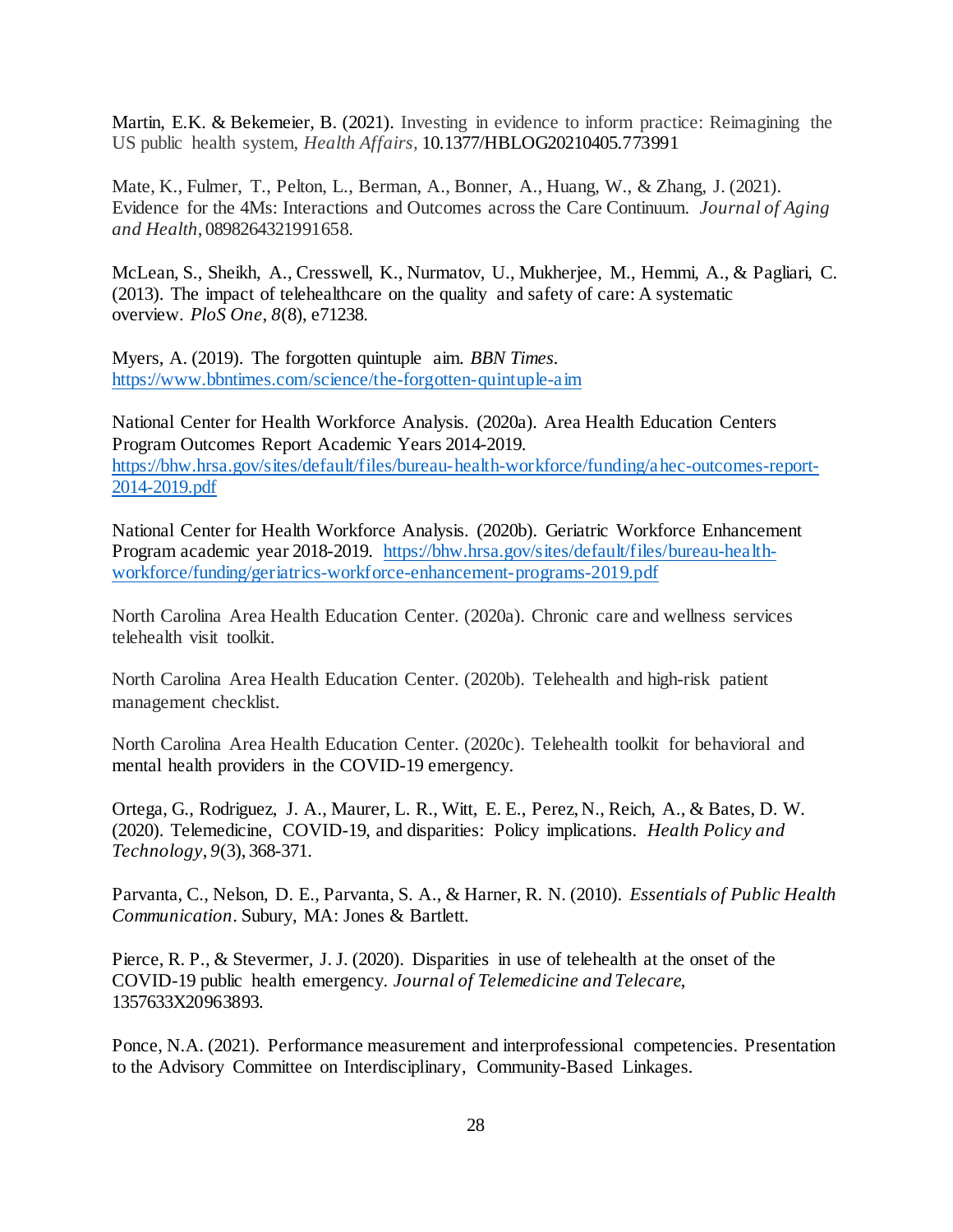Robert Wood Johnson Foundation. (2021). Project ECHO: Moving knowledge, not people. <https://www.rwjf.org/en/how-we-work/grants-explorer/featured-programs/project-echo.html> *Retrieved May 15, 2021*

Roleff, C. (2021). Telehealth in Alaska: Looking forward. Presentation to the Advisory Committee on Interdisciplinary, Community-Based Linkages. Congressional Research Service.

Rosen, R. & Breda, K. (2021). Cedars-Sinai Medical System, Los Angeles, California. Agefriendly health care improves value for older adults with fractures. *The Value Initiative members in action: Redesigning the delivery system.* American Hospital Association.

Rosen, M. A., DiazGranados, D., Dietz, A. S., Benishek, L. E., Thompson, D., Pronovost, P. J., & Weaver, S. J. (2018). Teamwork in healthcare: Key discoveries enabling safer, high-quality care. *American Psychologist*, *73*(4), 433.

Scotten, M., Manos, E. L., Malicoat, A., & Paolo, A. M. (2015). Minding the gap: Interprofessional communication during inpatient and post discharge chasm care. *Patient Education and Counseling*, *98*(7), 895-900.

Sokol, E. (June 15, 2021). Asynchronous telehealth can extend primary care at community health networks. *mHealth Intelligence*[. https://mhealthintelligence.com/news/asynchronous-telehealth](https://mhealthintelligence.com/news/asynchronous-telehealth-can-extend-primary-care-at-community-health-networks)[can-extend-primary-care-at-community-health-networks](https://mhealthintelligence.com/news/asynchronous-telehealth-can-extend-primary-care-at-community-health-networks)

Sonke, J., Golden, T., Francois, S., Hand, J., Chandra, A., Clemmons, L., Fakunle, D., Jackson, M.R., Magsamen, S., Rubin, V., Sams, K., Springs, S. (2019). Creating healthy communities through cross-sector collaboration [White paper]. University of Florida Center for Arts in Medicine/ArtPlace America.

Sonke, J., & Pesata, V. (2015). The arts and health messaging: Exploring the evidence and lessons from the 2014 Ebola outbreak. *BMJ Outcomes*, *1*(1), 36-41.

Stead, M., Angus, K., Langley, T., Katikireddi, S.V., Hinds, K., Hilton, S., Lewis, S., Thomas, J., Campbell, M., Young, B. & Bauld, L. (2019). Mass media to communicate public health messages in six health topic areas: A systematic review and other reviews of the evidence. *Public Health Research*, *7*(8)[. https://doi.org/10.3310/phr07080](https://doi.org/10.3310/phr07080)

Tabbush, V., Pelton, L., Mate, K. & Duong, T. (2019). The business case for becoming an agefriendly health system. Institute for Healthcare Improvement.

Taylor, A. M., Bingham, J., Schussel, K., Axon, D. R., Dickman, D. J., Boesen, K., ... & Warholak, T. L. (2018). Integrating innovative telehealth solutions into an interprofessional team-delivered chronic care management pilot program. *Journal of Managed Care & Specialty Pharmacy*, *24*(8), 813-818.